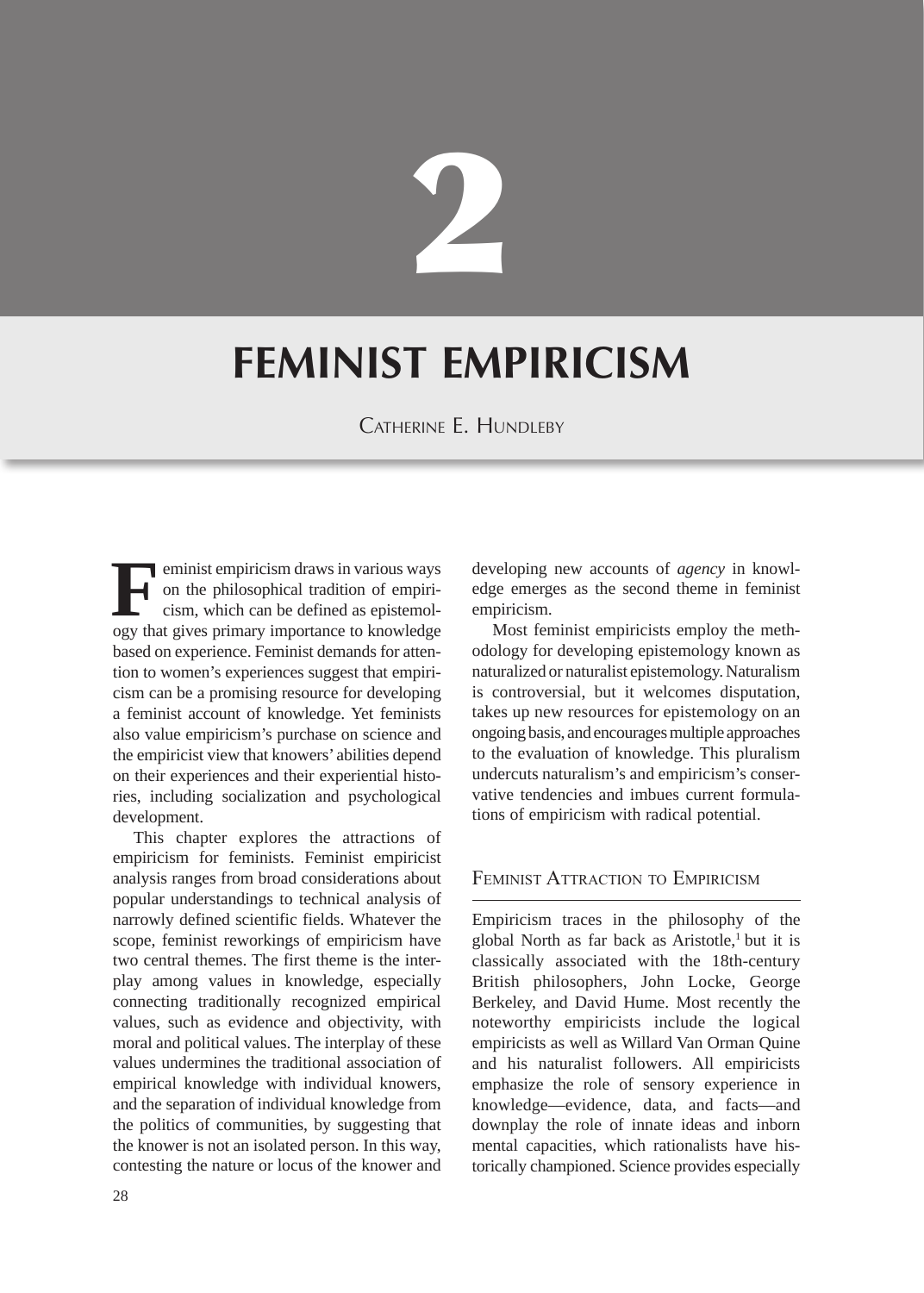good examples of empirical knowledge, and most feminist empiricists focus on the types of knowledge produced by science. Although feminists substantially revise empiricism, the traditional association remains attractive because of its rhetorical power to engage practicing scientists and academic philosophers. The naturalist form of empiricism also insists on attention to the social and physical embodiment of knowledge that concerns feminists.

Empiricism's concern with identifying and making the most of the strengths of science provides feminists with a useful point of departure for theorizing about knowledge. Many of the early 20th-century logical empiricists aimed to develop a science that would serve social purposes, including sociopolitical emancipation of various sorts; and so the goal of an emancipatory science is part of the empiricist heritage (Okruhlik, 2003). Attention to the strengths of science supports the development of feminist "successor science projects" (Harding, 1986). Feminist experiences as scientists and feminist analyses of scientific problems orient most feminist empiricist analysis. Yet some feminist empiricists consider knowledge in a wider domain that includes everyday understanding and that draws on diverse sources of experience (Code, 2006a). The experiences from which we gain knowledge do not all arise from scientific methodology and may even include reading fiction (Code, 2006b). This broad view of experience is congruent with Quine's expansive notion of science that includes the experiential knowledge of people with no special training (Haack, 1993; Nelson, 1990).

Representing progressive concerns and liberatory values in empiricist terms is rhetorically powerful, providing persuasive force and thus strategic advantage that eludes more explicitly progressive or revolutionary theories. Scientists and Anglo-American philosophers of science tend to conceive of science in empiricist terms, and the public understanding of science follows suit. In both these rarefied and commonplace contexts, using the terminology of "facts" (Code, 2006a), "evidence" (Nelson, 1993), and "objectivity" (Longino, 1990) provides a valuable discursive authority.

Because of empiricism's historical centrality to the philosophy of science in the global North,

feminist empiricism is analogous to liberal feminism. Both revise traditionally accepted approaches to the problems at hand: empiricist approaches to scientific knowledge and liberal approaches to democratic politics, respectively.2 The political mainstream and the culture of science give less currency to more contested socialist, post-structuralist, and postcolonial theoretical orientations (Harding, 1989). Yet traditional rhetoric can convey radical ideas, and, when it does, it can be far more powerful than the more obviously revolutionary approaches. Therefore, a radical future can emerge from feminist empiricism just as Zillah Eisenstein argued it does from liberal feminism (Harding, 1986; Tuana, 1992).

The rhetorical advantage can be strategically essential because it allows feminists to transform the power of science.

The point of feminist science criticism must, in the end, be to change science, and changing science requires changing the practices of scientists. Hence, scientists must be brought into the dialogue. Since scientists are empiricists, that dialogue will have to make room, at least in the beginning, for empiricists and for, at least as a topic of discussion, empiricism. (Nelson, 1990, pp. 6–7)

Appealing to the traditional empirical valuation of experience and logic provides a strategic advantage for feminism. Yet, feminists must rework empiricism and our understanding of what constitutes scientific standards in order to account for the role of sociopolitical values, as must the not-specifically feminist promoters of the empiricist tradition.

Many feminist epistemologists gain inspiration from a late 20th-century development of empiricism known as "naturalized" or "naturalist" epistemology. Naturalists' attention to the situation of human physical and cultural embodiment abandons abstract ideals of knowledge that assume an omniscient god's-eye view of values or ideals, such as knowledge and justice, and provides a concrete account of epistemic agency—*who* knows. The same approaches that naturalists reject on empiricist grounds feminists reject for being implicitly masculine: disassociating ideal understanding from the material realities of human existence excludes or at best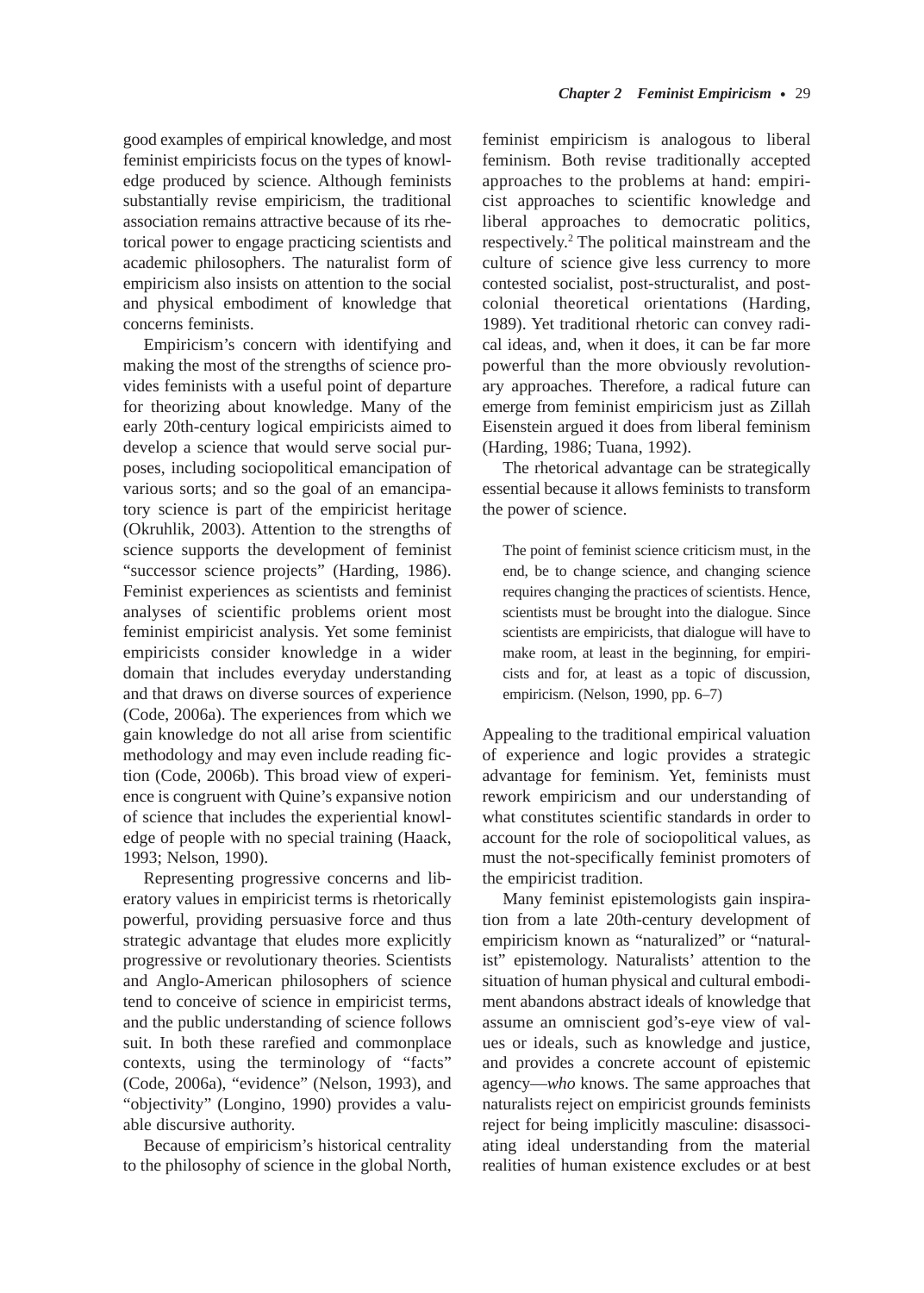further marginalizes typical or traditional women's ways of engaging the world in the global North and conflicts with the dominant ideals of femininity. Women's experience and knowledge claims gain credibility from their grounding in material and empirical resources for understanding. Naturalism suggests that new ways to address and redress the traditional Western discounting of these forms of understanding can be found in scientific and historical accounts of knowledge (Hundleby, 2002).

Thus, feminist epistemologists, whether or not they consider themselves naturalists or even empiricists, probably demonstrate most thoroughly the use of empirical data to scrutinize science, which is the method of philosophical epistemology that naturalists recommend. Feminist naturalists especially—like any naturalists—appropriate science to provide accounts of knowledge; however, as Phyllis Rooney (2003) argues, feminist naturalism extends to reflexive examinations of the underlying motivations and worldviews of the social and individual cognitive sciences. Background assumptions—about the nature of gender as a dimension for investigating knowledge, for instance—are not merely noted but subject to challenge (Rooney, 2003, p. 226).

# The Spectrum of Feminist Empiricist Analysis

Scientific knowledge is popularly considered to be the best of human empirical inquiry, the most systematic and responsible way to make sense of experience. Yet feminist responsibility requires attention to how sexism, racism, and other forms of oppression manifest in scientific understanding, in the very context of scientific theories and claims. Sexism appears, for instance, in cellular biology, as part of accounts of fertilization familiar to knowers with no more science knowledge than they received in grade-school sex education. A more technical area shows that sexism can deeply undermine a whole field of study: the evolutionary study of the female orgasm evinces androcentrism, in Elisabeth Lloyd's analysis (2005). Resisting sexism that can be identified as part of accepted standards of inquiry does not require abandoning all accepted methods. However, it does require questioning how these methods operate in specified contexts, from broadly cultural to narrowly academic domains.

In both academic microbiology and sex education for children and adolescents, the portrayed relationship between egg and sperm in the process of fertilization reflects androcentrism and other sexist values and is often treated as a fairy-tale romantic courtship. Images of the egg or ovum range from whoring to dutiful wifehood (The Biology and Gender Study Group, 1988) and even to hunted prey (Martin, 1991). At the same time, the sperm appears as a victorious hero reminiscent of characters in the *Odyssey* or the *Aeneid* (The Biology and Gender Study Group, 1988). Even using the term "fertilization" to name the process that can be more accurately described as "cellular fusion" assumes an asymmetry in activity (Longino, 1997). These models attribute to the male sperm cell an active role that invokes social norms of masculinity and attribute to the female ovum a passive role. Both genderings receive reinforcement from explicitly gendered imagery and go far beyond the very limited "sex" we can attribute to a single cell.<sup>3</sup>

The feminist empiricist response to sexism in the content of science is to scrutinize the interplay among metaphors, values, and evidence: "think through a particular field and try to understand just what its unstated and fundamental assumptions are and how they influence the course of inquiry" (Longino, 1987, p. 62). It is not to demand that the egg's activity be conceived in aggressive terms, which would only play into stereotypes of femme fatales and devouring mothers. Even equalitarian metaphors may be problematic insofar as they encourage us to anthropomorphize cells, argues Emily Martin (1991):

Although the scientific convention is to call such metaphors "dead," they are not so much dead as sleeping, hidden within the scientific content of texts—and all the more powerful for it. Waking up such metaphors, by becoming aware of when we are projecting cultural imagery onto what we study, will improve our ability to investigate and understand nature. Waking up such metaphors, by becoming aware of their implications, will rob them of their power to naturalize our social conventions about gender. (p. 501)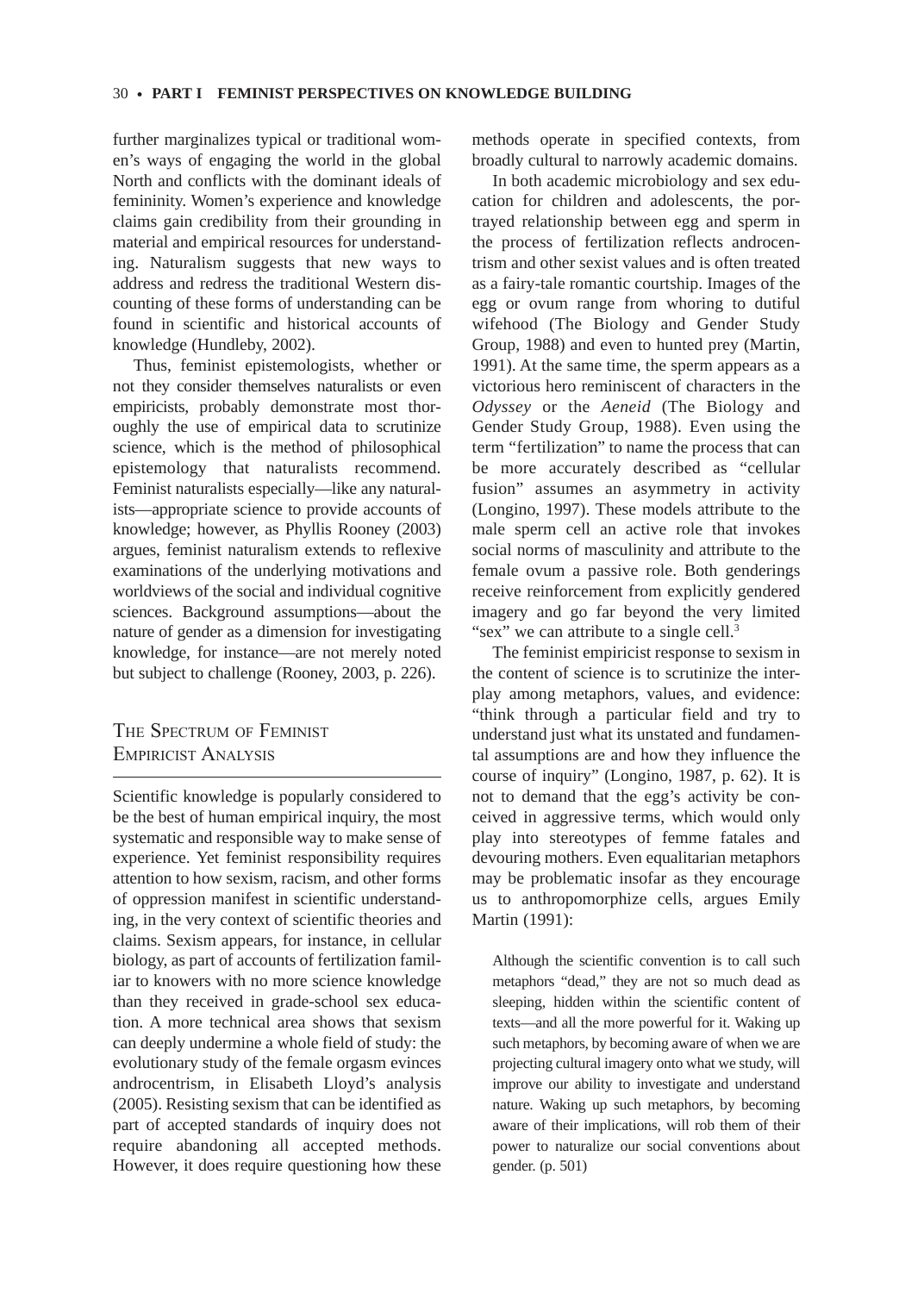For instance, we must beware how anthropomorphizing gametes attributes intentionality purposes and feelings—to the egg and sperm. Intervening in defense of such nominal "persons" on the basis of metaphorical understanding might include technological and legal interventions against the will or interest of the very *real* people who produce these cells (Martin, 1991). A range of social and moral views, and actions that science informs, can become loaded with undesirable social assumptions and projected ideals.

By contrast with the breadth and variability in sexist presentations of fertilization, Lloyd (2005) identifies two specific assumptions in the evolutionary science of the female orgasm: androcentrism and adaptationism. Androcentrism is being male centered or, more specifically in the case of sexuality, assuming that females are like males (pp. 1–2), and adaptationism is "commitment to finding adaptive explanations of a trait" (p. 14). The assumption that males are standard or ideal is evident in every available evolutionary account of the female orgasm, in all of the 21 accounts that Lloyd studies, and the assumption that all traits are adaptations is present in 20 of these. Each of the 21 theories fails to apply methodological, logical, and evidential standards with which their researchers are perfectly familiar and which they otherwise accept (pp. 17–18, 221–222). Adhering to these standards would prevent the ubiquitous mismatching of the hypotheses with the available evidence, a disconnect that reflects androcentrism and adaptationism (p. 20). In studies of the female orgasm, *bad* science has been science as usual.

Whereas the feminist empiricist analysis of fertilization directly addresses social complexity and scrutinizes political implications, Lloyd's analysis is much more constrained, restricted to analyzing the methodological inadequacies of this particular field. She "leaves undeveloped some of the most interesting issues, including the social significance of the science of orgasm, the adequacy and limitation of sexology data in the description of orgasm, and the role of feminist approaches to science beyond merely controlling for sexist bias" (Meynell, 2007, p. 219). The contrast illustrates Sandra Harding's distinction between "sophisticated" and "spontaneous"

or "naïve" feminist empiricism. Whereas Lloyd's study exemplifies spontaneous feminist empiricism by focusing narrowly on standards of testing, most feminist empiricists—more "sophisticatedly"—attend to the *dynamics* between theory generation and theory testing, and so to the generation of testing standards and their cultural impact.<sup>4</sup>

Deferring to existing scientific practices to weed out sexism is a strategy defended by Sharyn Clough (2003). She argues that feminists should attend to the local empirical standards of specific sciences and debates and avoid vain attempts to specify the general roles that values have in science. To ask general questions about epistemological justification and to seek a universal epistemology opens the door to questions that lead to global skepticism or universal doubt. We will be unable to claim knowledge of any kind if we demand one theory of knowledge to cover all types of understanding should we fail to develop one that succeeds.

Clough's rejection of broad conceptions of knowledge is fairly unique, but many feminist empiricists agree with her on the value of localized strategies. Helen Longino (1987), in her classic article "Can There Be a Feminist science?" advises inquirers to refrain from attempting to anticipate the ultimate shape of feminist science:

Accountability [to feminist concerns] does not demand a radical break with the science one has learned and practiced. The development of a "new" science involves a more dialectical evolution and more continuity with established science than the familiar language of scientific revolutions implies. (Longino, 1987, p. 61)

What remains is to "do science as a feminist": employ the methods and methodologies that help to address the feminist concerns relevant to that particular area of inquiry. Code (2008) also advises modest goals:

Reconsider the value of the small: of small projects that speak specifically from a careful understanding to and about the precise circumstances of a particular species, community, group, or society, and are understood well enough to make such speaking responsibly knowledgeable. (p. 199)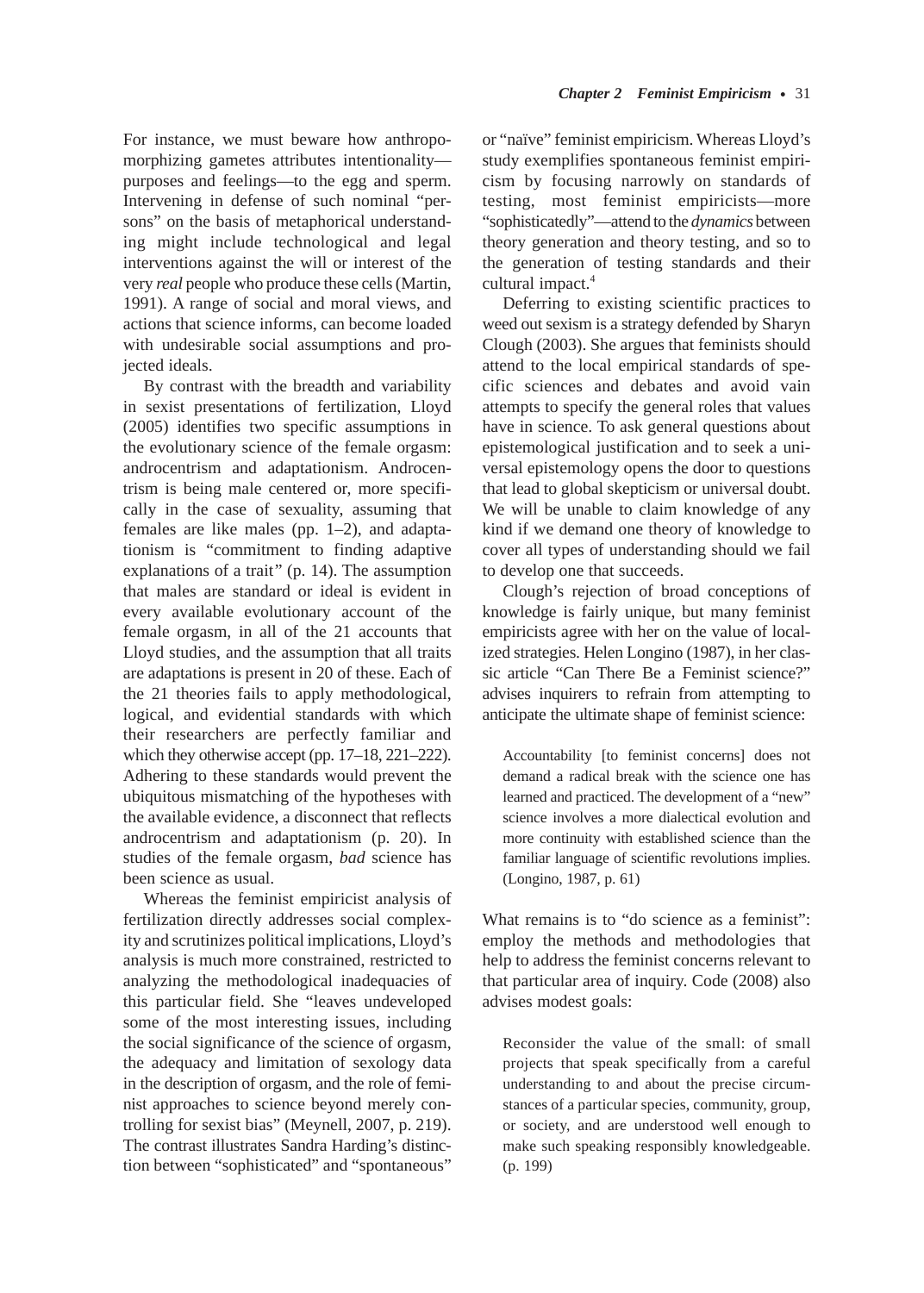Such localized engagement of feminist concerns raises profound challenges to the way that epistemology and empiricism have operated in the past.

# Themes in Feminist Empiricism

Feminist revisions of empiricism focus on two related themes: epistemic values and epistemic agency. First, sociopolitical values have cognitive or epistemic implications and help to warrant beliefs and theories, argue feminist empiricists. Defying the traditional distinction between epistemic and political values raises questions for feminist empiricists about the significance of communities for knowledge. For some feminist empiricists, not the individual person but instead the community is the locus of knowledge. For all, the agent or the knowing subject is no longer the isolated abstract individual that was identified in earlier epistemologies of the global North, a challenge that provides the second theme in feminist empiricism.

# **What Do We Want? Epistemic and Political Values**

Feminist empiricist analysis considers the interplay among various forms of values or theoretical virtues: empirical values, such as predictive accuracy or testability; other epistemic values, such as simplicity; and non-epistemic values, from subjective or personal values to moral or ethical values and more broadly political or cultural values. In this section, I will explain the standardly recognized empirical and epistemic values and the arguments by feminist empiricists that they are not sufficient to eliminate the political content of scientific theory. Considering the interplay of non-epistemic with epistemic values not only explains observations of sexism in science but also suggests various roles that feminist values might take in science. There is little agreement regarding how scientists and knowers more generally should integrate feminist values as part of their methods of inquiry. Yet the feminist critiques of science have provided ample evidence that feminist practice and values improve scientific knowledge.

The most generally accepted of the cognitive or epistemological values has been *truth*, which carries realist metaphysical assumptions of an independent exterior world or at least a representationalist view of mind. To avoid such metaphysical implications, most empiricist philosophers of science follow Quine and Thomas Kuhn (1977), who speak instead of truth about *empirical adequacy*, which includes predictive accuracy and retrodictive accuracy (explaining past observations). Likewise, *facticity*, *rationality*, *evidence*, and *objectivity* are values that provide standards for scientific testing and evaluation. The operation of these general epistemological values is the central concern for feminist empiricists, a project that complements feminist standpoint theorists' concern with heuristics and the generation of ideas.<sup>5</sup>

Many feminist and not specifically feminist empiricists (explicitly Longino and Miriam Solomon) hope to steer a middle course between traditional empiricism and the social constructivism of the Strong Programme in the sociology of science that is sometimes read into early Kuhn (1962). The logical empiricists recognized that political matters and social and subjective inspiration affect how theories are generated. Yet they argued that processes of testing or of rational theory choice using distinctly epistemic values eliminate those influences and distinguish views with purely epistemological authority.

Contemporary empiricists, whether or not they identify as feminist, maintain that general epistemic values such as evidence or rationality are manifested or articulated in scientific practice in the form of the following more specific qualities of theories or beliefs: ontological simplicity (Ockham's razor), modesty, internal coherence, external consistency (including theoretical conservatism), predictability, explanatory power (also described as unifying power, generality, or breadth of scope), testability (also described as refutability or predictive accuracy), and theoretical fruitfulness (or fertility). Thus, following Quine and Thomas Kuhn, values receive general acceptance from (mainstream) empiricist philosophy of science.

Whichever of the cognitive values make up the basis for scientific evaluation, the list is never exhaustive for contemporary empiricists, nor can the individual values be applied in a straightforward algorithmic manner. Rarely do we find consensus among theorists about which values are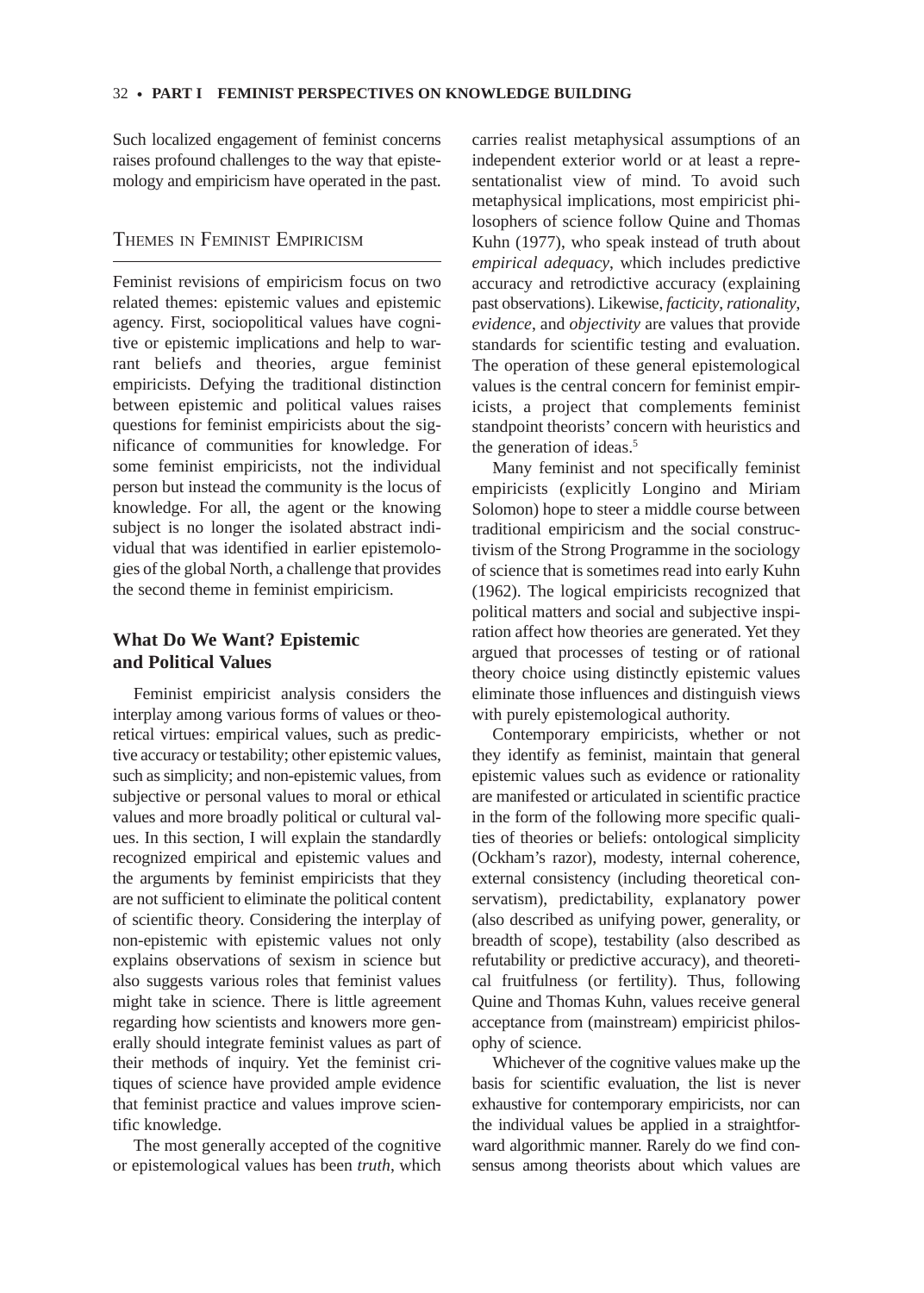important or how to apply them, or even how to weigh them against each other. Theoretical fertility or productivity, for instance, can be interpreted in different ways by different investigators and in the context of different research programs—we may ask "fruitful for what?" Also, fruitfulness may be weighted in various ways relative to the other cognitive values (Rooney, 1993), as both Kuhn and Quine recognize. For instance, the detailed focus necessary for an accurate account clearly conflicts with the applicability of that account to a range of phenomena in a range of situations that constitutes breadth of scope (Longino, 1997).

Feminists differ from other contemporary empiricists in arguing that how we identify, interpret, and weigh cognitive values also reflects political commitments (whether we realize this or not). "Responsibility and accountability requirements join verifiability high on the epistemic agenda as epistemic and moral-political issues coalesce and as statements of fact take on a less self-evidently factual demeanour" (Code, 2006a, p. 128). Scientific method and rational theory choice—articulated in terms of predictive success, observation independence, and explanatory power, by Richmond Campbell (1997, pp. 25–27)—are not sufficient to eliminate sociopolitical influences.

[T]here are standards of rational acceptability that are independent of particular interests and values but . . . satisfaction of these standards by a theory or hypothesis does not guarantee that the theory or hypothesis in question is value- or interest-free. (Longino, 1990, p. 12)

Consider how gender roles influence cellular biology and androcentrism influences evolutionary biology, as I described previously, and how racism has informed the study of intelligence (Gould, 1996). Such non-epistemological values from the context of theory generation remain present in those theories that succeed.

Testing only shows a claim to be epistemically superior among the available contending theories, so the process can *entrench* sociopolitical values in scientific practice, as Kathleen Okruhlik argues:

If [the available] theories have been generated by males operating in a deeply sexist culture, then it is likely that they will all be contaminated by sexism.

Non-sexist rivals will never even be generated. Hence the theory which is selected by the canons of scientific appraisal will simply be the best of the sexist rivals; and the very *content* of science will be sexist, no matter how rigorously we apply objective standards of assessment in the context of justification. In fact, the best of the sexist theories will emerge more and more highly *confirmed* after successive tests. (Okruhlik, 1994, pp. 34–35)

Social ideology and sociopolitical values play as substantial a role as "stereotypically scientific issues of evidence and logic" in scientific knowledge (Longino, 1990, p. 3). Both science in general or "as usual" and particular cases of incompetent or "bad" science involve more than purely cognitive or logical concerns.

A more complicated example of the intermingling of political with epistemic values is Longino's feminist defense of a social-cognitive model over the linear-hormonal, or "biological determinist," model for gendered differences in human physical and cognitive behavior. No purely cognitive or epistemic decision between the two models seems available according to Longino's original (1990) analysis, but the values of theoretical unification and simplicity that support the linear-hormonal model cannot be viewed only in cognitive terms. Part of the constitutive force of "simplicity" in this model is due to the operation of gender dimorphism as part of the motivation for the very understanding of biological determinism itself, although gender dimorphism is biologically contested (Rooney, 1993, p. 18). Gender dimorphism, which is assuming that bodies take two distinctly gendered forms, offers the valued "simplicity" in this case because of its resonance with existing social hierarchies; so it seemed rationally preferable because it was socially preferred.

Likewise feminist interests support certain cognitive values over others, and empiricism can support the role of feminist politics in good scientific practice (Campbell, 1998). Yet, feminist empiricists do not advocate any specific methodologies, and some refuse to search for definitive general criteria for evaluating the content of knowledge, even specifically scientific knowledge. Instead of viewing science as a product, Longino urges that we treat it as a practice, that feminist science is not an abstract ideal but a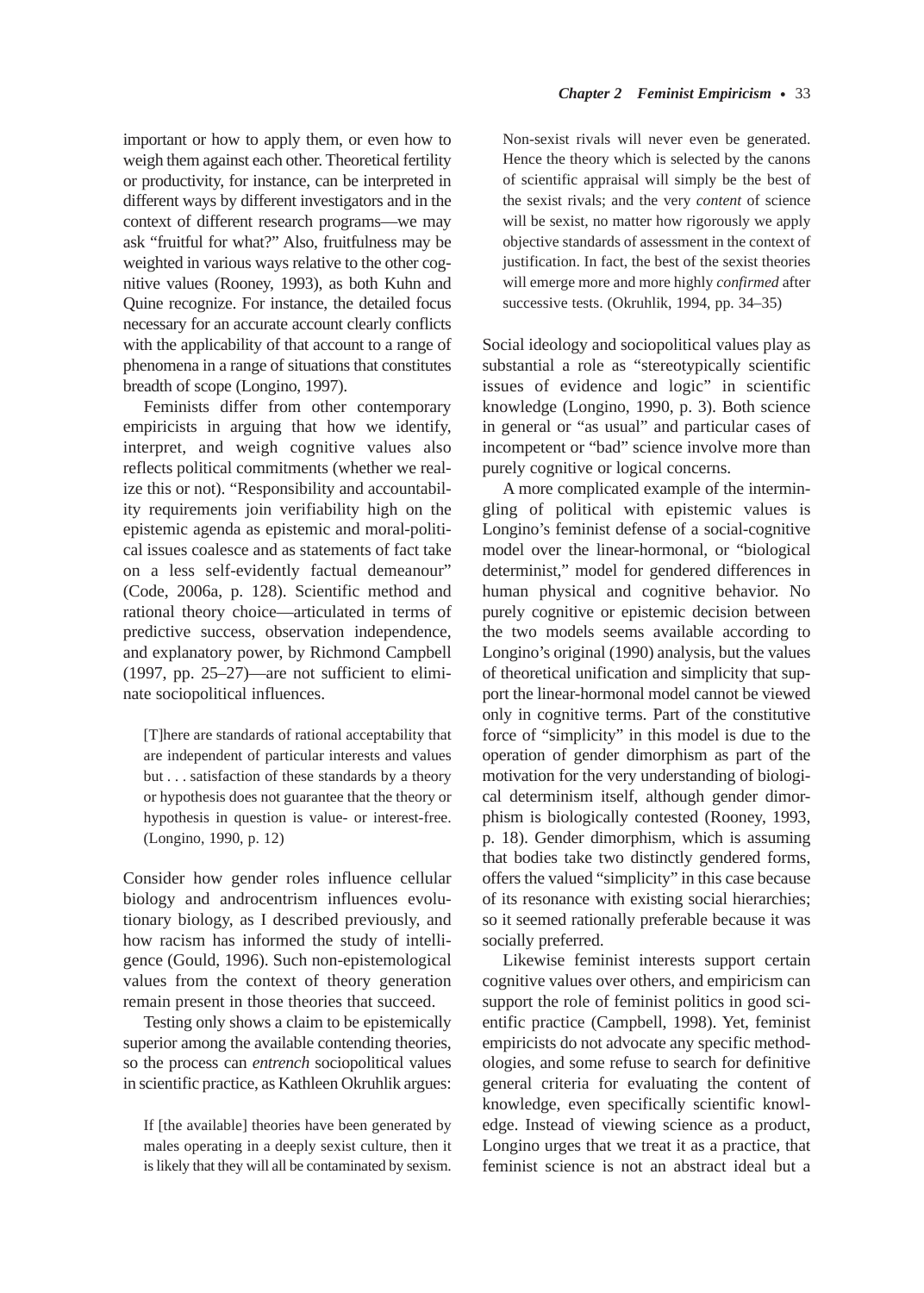matter of "doing science as a feminist" (Longino, 1990, p. 188). "We can . . . fashion and favor research programs that are consistent with the values and commitments we express in the rest of our lives" (Longino, 1990, p. 191).

The feminist critiques of science have revealed certain patterns in valuation, a constellation of theoretical values that Longino has started to catalog (1997). Like the traditional empirical values, the feminist set begins with empirical adequacy or accuracy. This accepted epistemic value supports a specifically feminist value: "to reveal both gender in the phenomena and gender bias in the accounting of them" (Longino, 1997, p. 45). The value of *revealing gender* is served by *novelty*, *ontological heterogeneity*, and *mutuality of interaction* in the content of theories and research programs. These values are neither uniquely nor intrinsically feminist, which holds also for values of concern to feminists that are not (or are only distantly) connected to empirical adequacy: *applying science to meet current human needs*, such as those traditionally ministered by women, and *diffusing scientific power* by encouraging general access and participation in science (Longino, 1997, pp. 50–51). The feminist values may complement the more standard set or provide alternatives. For instance, ontological heterogeneity conflicts with an ontological interpretation of (standardly valued) simplicity.

The necessity for sociopolitical values in science implies that nastier—sexist, racist, and so forth—sociopolitical values could be justified and are part of not just bad science but science as usual. Criticizing the role of such values makes it difficult to support a positive role for feminist values in knowledge, a problem described by Louise Antony as the "bias paradox."6 Yet some political values, such as feminism, can be revealed to better support empirical adequacy than others. "Doing science as a feminist" has produced any number of novel and empirically successful theories. Early feminist critiques of science led, for instance, to recognizing the activity of the ovum and to developing the "womanthe-gatherer" hypothesis in anthropology that has proved more successful than the previous "manthe-hunter" alternative (Longino & Doell, 1983). This pattern provides *evidence* of the empirical adequacy of at least some feminist values in one field at a particular point in its development.

The success of multiple feminist critiques of science indicates that feminism has a general empirical adequacy, at least at this point in the progress of science. The empirical advantage is due, at least in part, to feminist attention to the role of values, especially political values, in science; these are not generally recognized components of epistemology or methodology. "Political critique of accepted epistemic values helps reveal existing incoherences in our cognitive practices and suggests remedial options" (Hundleby, 2002, p. 263). A broader base for criticism becomes available, as does a broader horizon for action, because we consider science to be part of the larger community.

A certain number of feminist empiricists, notably Lynn Hankinson Nelson, stress that the operation of science subjects political values to ordinary standards of criticism by which people can dismiss them. Naturalists such as Nelson use scientific understandings of human knowers to account for knowledge, but the standards draw from Quine's broad notion of science, which incorporates the richness of commonsense reasoning that can be used as a basis for criticism (Nelson, 1990). Perhaps the most general value that requires attention from naturalists is the value of human survival (Code, 1996) because that value underpins human nature according to evolutionary biology. The moral and sociopolitical values dismissed by Quine for being the result of natural selection are vindicated by those origins, according to Nelson. She argues that their evolutionary success provides scientific reason to consider the values cognitively *good*: they meet the common practical needs of societies and of humanity (Nelson, 1990, p. 133). We may use these same standards to evaluate which moral and sociopolitical values have empirical value.

Because it reconfigures the role of bias in science, there is no need to distinguish between good and bad bias in Miriam Solomon's "social empiricism" (2001). She replaces the traditional epistemological distinction between epistemic or rational ("cold") and non-epistemic or biasing ("hot") factors in how scientists decide among theories with an account of *empirical* and *nonempirical* decision *vectors.* Empirical decision vectors include salience of data, availability of data, egocentric bias toward one's own data (noncognitive—but driven by data!), and preference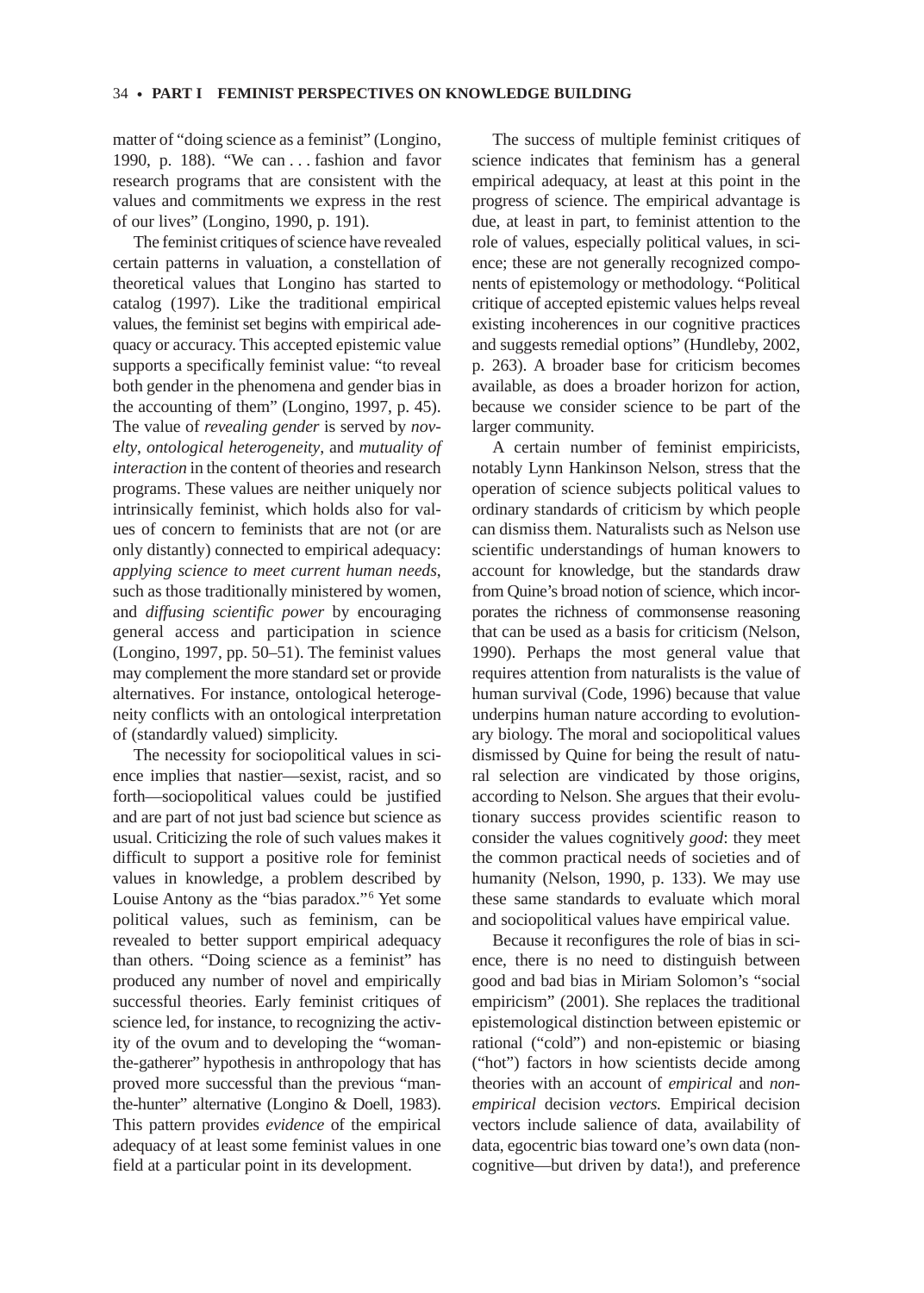for a theory that generates novel predictions. Non-empirical decision vectors include ideology, pride, conservativeness, radicalism, elegance, competitiveness, and peer pressure; the list goes on and so includes much more than the sociopolitical values addressed by other feminist empiricists. Solomon argues that all sorts of personal and social values can be part of the motivation behind states of science that are justified. It is the appropriate *social distribution* of decision vectors that makes a scientific decision rational, not whether any particular vectors are present. The only relevant distinction among values is whether they are empirical.

Solomon bucks intuition and argues that dissent—and not consensus—is the scientific norm, in the sense of being the more common and general state of science. *Rational* dissent occurs under the following circumstances:

- 1. All theories under consideration have some empirical success (explain some observations).
- 2. All empirical vectors are distributed proportionately to the empirical success of each theory (productive scientific methods fall under theories proportional to their empirical success).
- 3. The nonempirical vectors are equally distributed.

Dissent occurs more frequently than consensus partly because only a very specific configuration of the decision vectors can justify consensus.7 Forming consensus is only appropriate when all the empirical success supports one theory, making it a *limiting case* of dissent.

Thus Solomon, like Nelson, maintains that we can assess the scientific significance of moral and sociopolitical values. Such an assessment will only proceed in the long term, however.

Epistemic practices at their best proceed according to (interim) standards derived from collaborative efforts to produce the best possible investigations, descriptions, and understandings, where "best" includes an ongoing self-reflexive and negotiative commitment to determining and trying out norms and standards, and evaluating their effectiveness and failures. (Code, 2008, p. 194)

While we wait for more evidence to come in, we have some reason to favor feminist values.

"Doing science as a feminist" is thus an openended practice.

## **Who Knows? Epistemic Agency**

Traditional empiricists viewed the agent of knowledge as an individual person who has the same sorts of rational capabilities as other persons, a laudably equalitarian account but one that masks real differences among knowers. Individual people have different resources for understanding in accordance with their social location, their socialization, and their developmental history. Addressing these variables requires a more social account of the epistemic agent, and feminist empiricists disagree about what that account should be; they even consider that different models of epistemic agency provide the desired purchase on different projects of inquiry (Code, 2006a).

Feminists have transformed the empiricist concept of the knowing subject through various forms of attention to how individuals depend on communities for knowledge. I will present their accounts beginning with the most individualistic and proceeding through degrees of sociality toward the most communal account, and then to one that disrupts feminist dependence on the notion of community. To start, the traditional view of individuals as agents of knowledge as revised by Heidi Grasswick (2004) becomes *individualsin-communities*. More radically, granting central roles to the community in which individuals are only secondary participants and not direct agents, Longino and Nelson argue that the practices of people coordinated in their communal relationships allow individual experiences to become significant. Communal processes qualify individual beliefs as *objective* according to Longino (1990), and coherence with communal standards qualifies individual observations as *evidence* according to Nelson (1990). In Solomon's "social empiricism" (2001), individuals fall completely out of the picture of scientific knowledge, because scientific *rationality* only occurs in relationships among competing theories, and so only at the level of communities. The strength and role of communities in knowledge remains highly contested, leading Lorraine Code (1996, 2006a) instead to adopt a more flexible concept of *society* to account for the social nature of knowledge.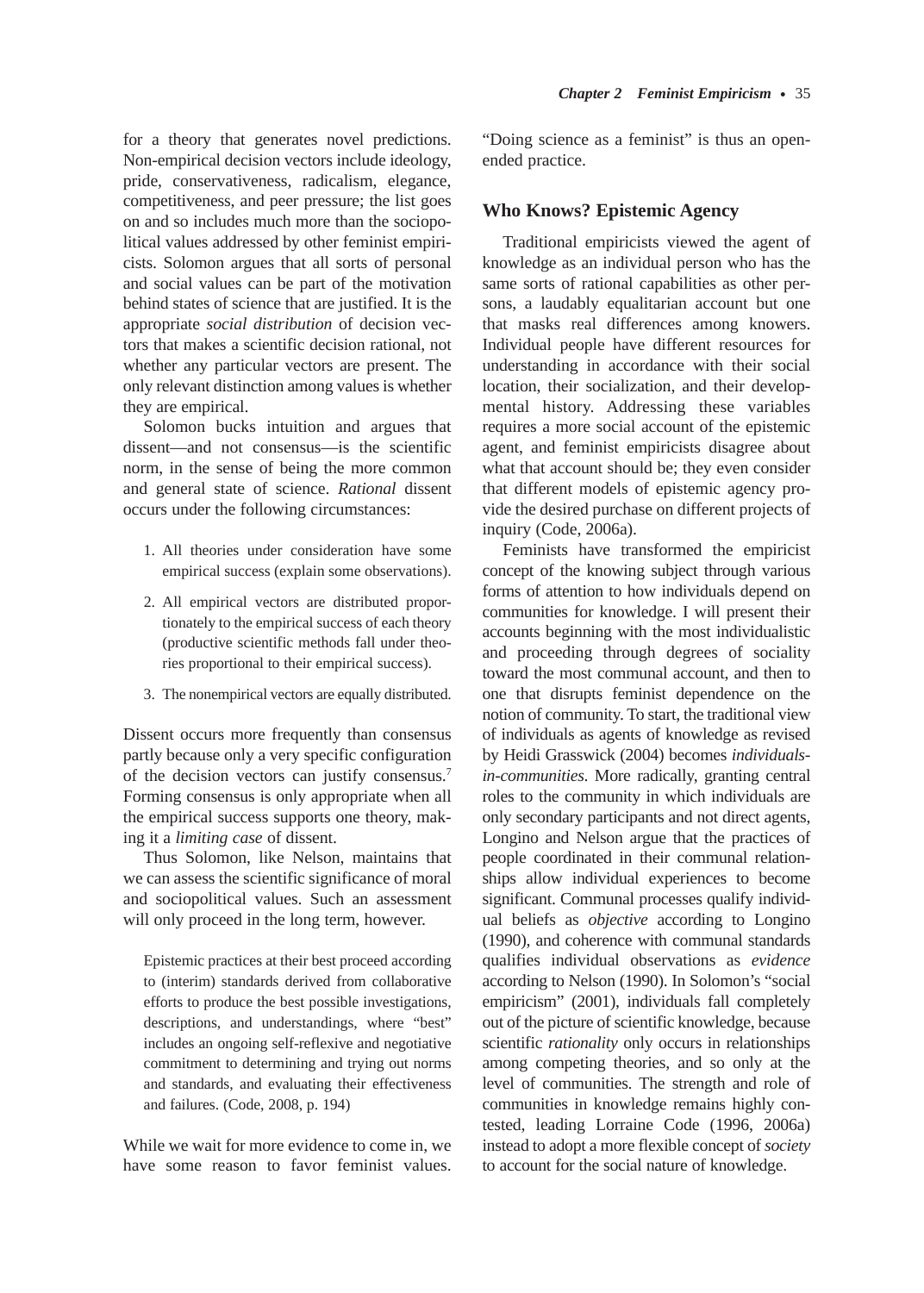Grasswick (2004) rejects the traditional view of the atomistic, self-sufficient individual but argues that recognizing the (relational, dependent) individual as the agent of knowledge remains necessary to make sense of the possibility of dissent and of how epistemic standards become challenged (p. 97). A dynamic model of epistemic agency becomes possible when we identify agents as individuals-in-communities.

Although Grasswick's location of epistemic agency in individual persons is traditional, her notion of the individual as socially dependent is transformative. Gone are assumptions that the knower has a given set of capacities for reasoning because, with Code (1991), Grasswick insists that cognitive capacities are shaped by psychological development and socialization. "Individual knowers become epistemically differentiated along the lines of their communal histories and memberships" (Grasswick, 2004, p. 102). With Code again, Grasswick emphasizes the need for trust between people and our dependence on systems of authority. Yet Grasswick's focus on communities goes beyond Code's concern with interdependence by giving communities a critical role in the development and support of individual understanding.

Grasswick (2004) insists that communities provide "standards of evidence and bodies of evidence" (p. 96) and that they prioritize some epistemic values over others (p. 104), as Longino (1990, 2004) and Nelson (1990) have also argued. However, Grasswick addresses how individuals are each involved in multiple communities that are conflicting, overlapping, and vague, a complication that Longino and Nelson barely acknowledge. They set aside the complexities of communities to focus on how a community can operate to provide objectivity and evidence for beliefs.

Longino (1990) argues that critical discursive communities grant objectivity to the beliefs of individuals by constraining individual values. "Individual values are held in check not by a methodology but by social values" (p. 102). Scientific practice is independent of individual aims, except that individuals may work toward building the appropriate communities, which are those that engage a maximal number of different points of view. Longino's social standard for assessing the objectivity of scientific discourse involves four criteria for critical interpersonal engagement. An objective community has the following: (1) avenues for the expression and diffusion of criticism; (2) uptake of, and response to, criticism; (3) public standards by reference to which theories and so forth are assessed; and, (4) equality of intellectual authority (Longino, 1990, 1993). Communities that meet these criteria, to the *extent* that they meet the criteria, produce objective views that individuals may hold.

As inquirers, we choose, at least to a certain extent, the cultures in which we participate, so, as feminists, we can choose to whom we are accountable, which community will guide our beliefs; we can even choose combinations of communities. "The feminist scientist is responsive to the ideals of a political community as well as to some subset of the standards endorsed in her or his scientific community" (Longino, 1990, p. 192). Longino's advice to choose a feminist community does not entail adopting any particular methodology. Nevertheless "doing science as a feminist" requires interpreting empirical adequacy in terms of the concerns of one's chosen community, as described in the previous section on epistemic values.

Similarly, for Nelson, individuals acquire their scientific values from communities, but, for her, the community plays a more comprehensive role. The communal quality of the standards necessary for a person to be said to know any particular thing entails that some community to which that person belongs must be the first and foremost agent of knowledge. Individual people do not have knowledge or evidence at all except insofar as each participates in knowing communities. Background beliefs and standards—for example, regarding the techniques for collecting evidence and how to make inferences from data—that we share with other people provide support in varying degrees for our theories.

Nelson's communal view of knowledge follows from her argument that sociopolitical criteria are among our tools for justifying knowledge claims, again as outlined in the previous section. The importance of sociopolitical values suggests that community is the primary epistemic agent, which also is borne out by some commonsense observations. If any one member of a community knows something, then some other member could also know it—in this limited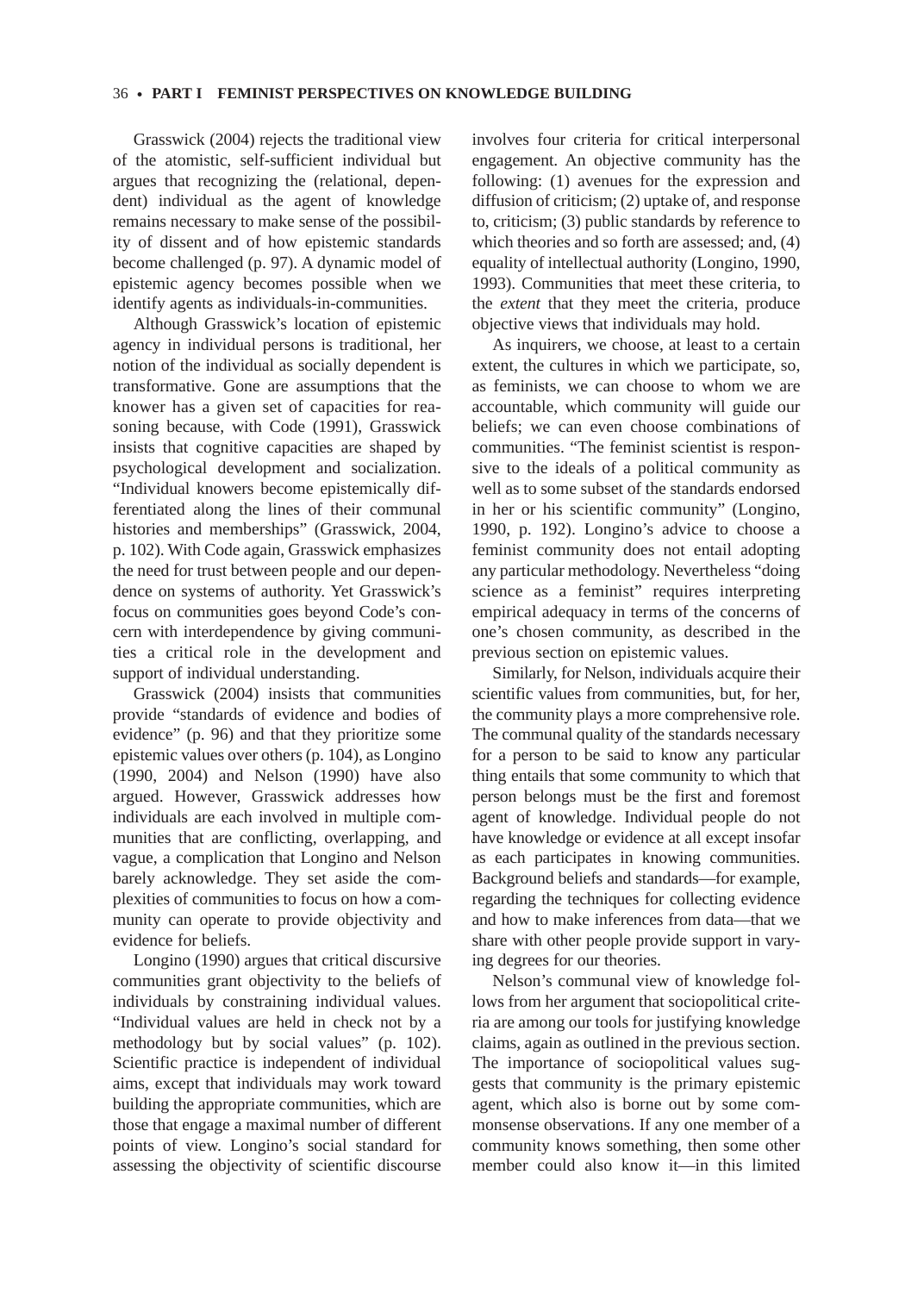sense we may be interchangeable. "Acceptable answers to the question 'Who knows?' include 'Everyone,' 'All of *us*,' 'Lots of people,' 'Many of us,' but only very problematically 'Only me'" (Nelson, 1990, p. 255). Yet, "we know" doesn't mean "I and you and . . . you," the "we" formed from people that each of us knows. Especially in "big science," which brings together people with vastly different skills who complete separate portions of calculation and experimentation, no one participant understands it all. So it seems that "we" must know before any "I" can begin to understand.

Methodologically, for Solomon, as individuals we cannot expect nor should we desire to be free from bias, even to a degree, though we should aim to pursue theories that have empirical success. We can address the role of nonempirical decision vectors *only* in social terms. For individuals to recognize, assess, and redistribute the nonempirical vectors in order to justify the state of science requires a range of techniques.

[T]he identification of decision vectors and improvement of their distribution . . . typically require expertise, and, often, multidisciplinary knowledge and skills. The critical training required to identify presuppositions about gender, for example, is quite different from the psychological training and methods required to detect cognitive bias. And the statistical techniques needed to assess the role of birth order are quite different from scientific and philosophical knowledge of theoretical constraints such as simplicity. (Solomon, 2001, p. 140)

Thus, for Solomon, methodological considerations must be both socially dispersed (as in Nelson's account) and multidisciplinary in order to reveal imbalances in political values and other nonempirical decision vectors.

Solomon's naturalist demand for empirical evidence to support epistemological evaluations restrains her endorsement of Longino's recommendation (her fourth criterion for critical engagement) that we should join or develop egalitarian communities for the sake of improving our investigations. Solomon admits that such social democratization may benefit the identification of political decision vectors. Yet, at best, only political decision vectors might receive improved attention, and we remain without evidence of even that.

Among feminist empiricists, Code stands out for resisting commitment to any particular formulation of the epistemic agent and for recognizing sources of agency aside from individuals-incommunities and human communities that include our relationship with the biological and ecological environment. Although Code treats as fundamental the mutual dependence among individuals by suggesting that knowers are "second persons," a concept borrowed from Annette Baier (2002), Code's account resists any reference to communities. She recognizes that knowledge also develops in smaller and more fluid social contexts—in a "society" that remains less clearly defined and correspondingly more flexible than a community. Code suggests that we engage in "imaginaries" (a notion borrowed from Cornelius Castoriadis). *Instituted imaginaries* provide coherence among individual understandings, and *instituting imaginaries* question the social structure and make new meanings possible (Code, 2006a, pp. 30–31).

Imaginaries are "habitats" that provide "places to know," Code (2006a) argues, in two senses: as places from which we can begin inquiry and as places that we must come to understand if we are to be responsible knowers. Learning about the contexts in which we know is central to the methodology of most feminist empiricism, and it is integral to naturalized or naturalist epistemology. Naturalism treats knowers as part of nature, as subject to empirical investigation, and thus seeks to use empirical evidence especially from science to enrich and strengthen epistemological theorizing.

## Feminist Naturalism

Naturalized epistemologists begin with the assumption that people actually have knowledge and hence with an implicit rejection of global skepticism, the worry that knowledge is not at all possible. The means for rejecting skepticism, according to Quine, is to use our science itself to provide the explanation of how some beliefs are justified, or warranted, over others. Final answers regarding standards for inquiry are not the goal, however, for thoroughgoing naturalists. Such concerns risk begging the question about the assumptions underpinning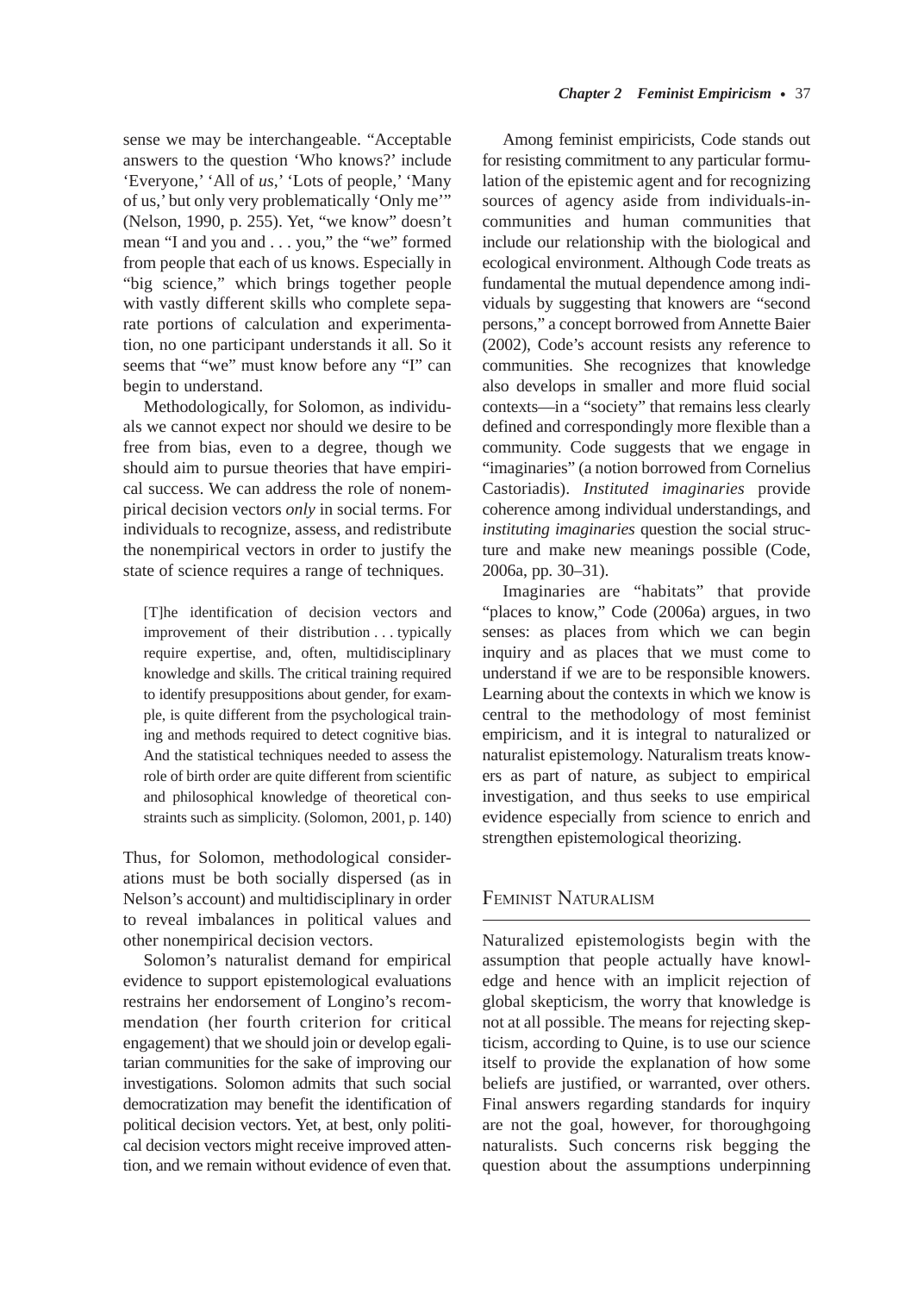the sciences of cognition and ignoring the ways that scientific investigation continues to develop. Instead, jumping straight in to work with scientific findings provides a constructive "looping effect" as systems of epistemic valuation are continuously informed by empirical developments (Fellows, 2010).

The relevant sciences for Quine are the sciences of individual cognition, behaviorism, and neuroscience that some feminist naturalists also take up (Antony, 2003; Duran, 1993). Even for Quine, further forms of science may shed light on how people's experiences can justify their beliefs, and thus his reformed empiricism complements Kuhn's historicism (Hundleby, 2002). Making use of all of our available resources to scrutinize our understandings reflects naturalism's inspiration by the 18th-century empiricism of David Hume, which Baier (2002) argues has a distinctly social cast that suits it for feminism (pp. 46–50).

As part of the process of naturalizing epistemology, feminists critically analyze the methodologies and basic concepts of the contemporary cognitive sciences that inform their naturalism whether the sciences of individual psychology favored by Quine or the Kuhnian and post-Kuhnian social studies of knowledge. Feminist naturalists recognize that the scientific resources for epistemology themselves are subject to *improvement*. After all, science is open-ended in several different ways due to the open-endedness of the future, natural human ingenuity and creativity, and even the concepts we create (Rooney, 2003, pp. 218–219). The feminist treatment of the scientific resources for theorizing about knowledge as dynamic produces "a *verb-sense* of epistemology, . . . a sense of *doing* epistemology, of *reflecting* in a systematic way on knowledge and knowing while drawing ongoing critical attention to particular kinds of motivating concerns, questions, and methods in the way one does epistemology" (p. 207, emphasis original). This reflexive development of empirical standards contrasts with the usual epistemological pursuit of a "final" view, epistemology as a noun: for example, coherentism, positivism, empiricism. Such static treatments of knowledge become dynamic and defeasible in feminist hands, subject to challenge and change over time. In the context of transforming claims about what counts as knowledge, what remains continuous

and distinctive in feminist epistemology, and in feminist naturalism especially, is ongoing information by feminism and by science, even as these change over time (Rooney, 2003).

# CONTROVERSIES ABOUT Feminist Empiricism

Feminist empiricism rarely receives complimentary treatment in overviews of feminist epistemologies and science studies, in large part because it has been misunderstood. The theoretical conservativeness of empiricism does not entail a political conservativeness. The most potentially regressive approach to feminist empiricism may be naturalism because it defers to scientific input, which inevitably reflects the status quo. Yet the reflexive revolutionary spirit of naturalism challenges even its own empiricist precepts.

# **The Conservative Quality of Empiricism**

Naturalism may seem to resist progress in several different ways. Some concerns involve the critical weakness of naturalism and the patriarchal content of the science it relies on. Another concern is that empirical understanding, naturalized or not, can never be sufficient for political analysis. Feminist naturalists account for the fact that there are always prior epistemologies and other existing influences on the ways that we evaluate beliefs, and they demand continuous scrutiny of these value systems as concrete constitutive circumstances for all our inquiries.

Relying on science, as naturalists do, seems to at least limit and perhaps exclude the possibility of establishing new ideals for human reasoning, not only because science may employ regressive politics but also because formulating ideals is not the job of science—it's the job of philosophy. At best, science describes only people's success with respect to accepted ideals, without interrogating those standards, deferring to existing standards in a way that discourages some feminist empiricists, including Longino (1993), from naturalism. Further, naturalism's tendency toward scientism—deference to scientific evaluations—may be inherently quietist, suppressing dispute. In practice, many of the central tenets of science are beyond scrutiny,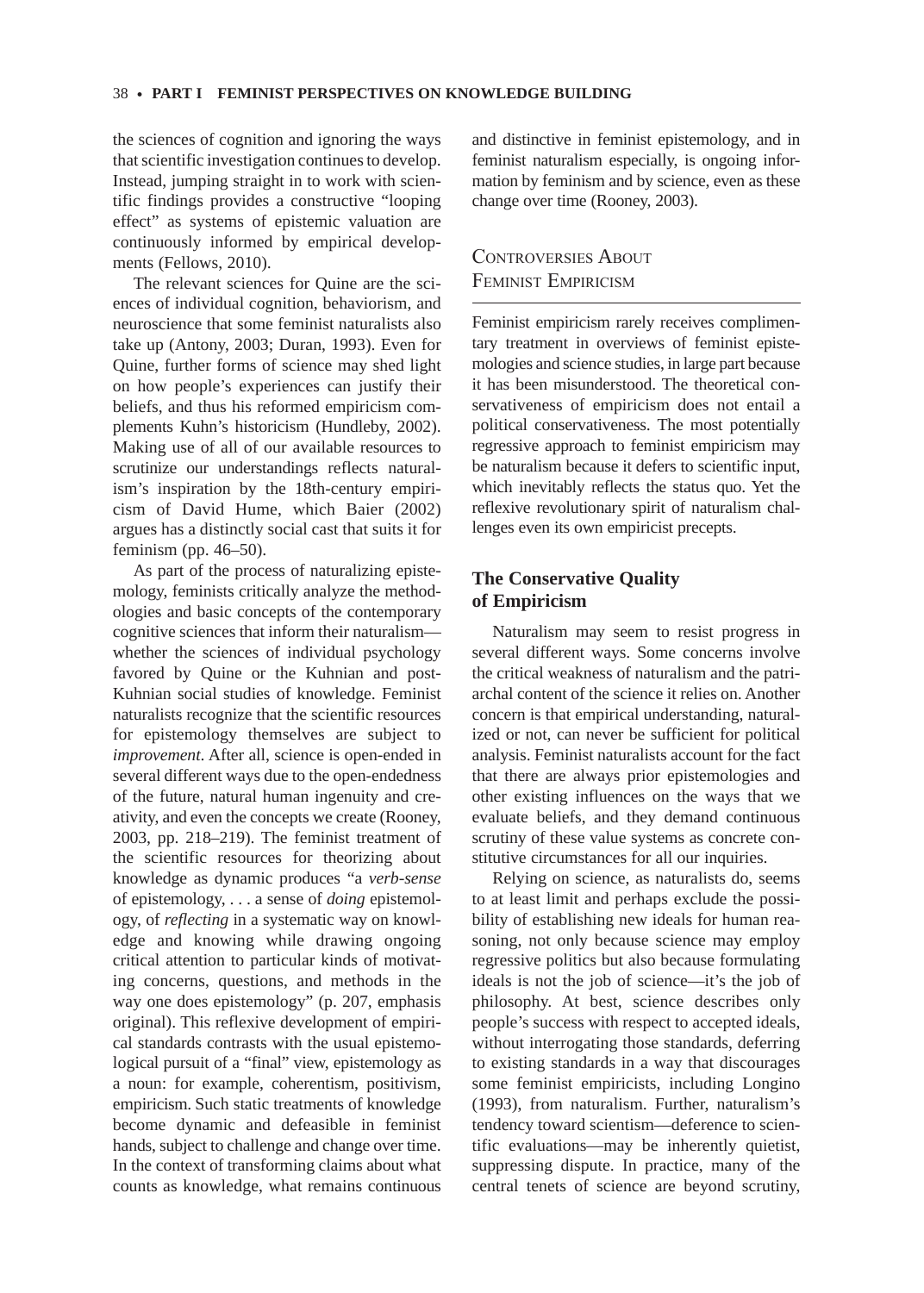even though in some ideal forms science may be self-revising (Linker, 2003).

The patriarchal social system produces almost all of the science available that might provide empirical standards for evaluating knowledge claims. As a practical political resource, science has a history of resisting social explanations for gendered differences and seeking instead accounts based on biology that portray the differences as relatively immutable. The tendency in the scientific study of knowledge to accept gender as given and ahistorical seems to be especially strong when women's capacities have been judged to be inferior. Consider that some significant gendered differences have been found with spatial ability, but the differences are so small as to be easily explained by differences in socialization. Yet researchers persist in looking for biological reasons for gendered differences in understanding (Fausto-Sterling, 1985, 1992), such that cognitive science seems bent on justifying women's low social status. Psychologists resolutely search for differences, even when empirical results consistently reveal gender parity in verbal ability.

For such reasons, taking up scientific accounts of gender can be regressive and epistemologically dubious, especially when it comes to cognition. For instance, scientific accounts of cognition support claims made by Jane Duran (2001) that women benefit from an especially "relational" view of themselves and the world.<sup>8</sup> Duran seems to be among the most thoroughgoing of feminist naturalisms because she engages deeply in empirical research in both cognitive science (1993) and contemporary cultural studies (2001). However, that depth is at the expense of considering other empirical factors, including socialization, that reveal how gender dichotomies in cognition can be symptoms of oppression. It ignores a competing account that has more thorough empirical support, the evidence that women are socialized to participate in and even facilitate their oppression.

Adherence to the empiricist tradition also can be used to rule out the relevance of social liberation movements to fostering advances in science (Harding, 1986, pp. 25–26). Thus, empiricism's future can seem to be radical only insofar as its internal conflicts spark a move away from the empiricism itself. As Maureen Linker argues (2003), empirical evidence seems to have little impact on the normative correction of many forms of human knowledge, such as those assessed in terms of logical, linguistic, and moral truths.

Yet, feminist empiricism involves accounting for the relationship between values traditionally considered to be noncognitive—including social liberation and morality—and their cognitive counterparts, such as empirical adequacy. "Experience," the key concept in empiricism, is a very broad and complex notion for feminist empiricists that extends beyond and complicates simple sensory experience. Cultural resources, including some rudimentary prior epistemology, inform any empirical knowledge. Our studies in psychology and the history of science, for instance, cannot move ahead without some notion of what needs examination, without a functional ontology, an account of the nature of the world that shows how meaningful inquiry can be possible. Cognitive scientists generally assume (1) that knowledge takes the form of discrete propositional beliefs regarding isolated statements of fact (e.g., "the breadbox is larger than the teacup"), (2) that individuals are the agents of knowledge, and (3) that science is the best example of knowledge. However, "stipulation . . . simply begs the question against more robust forms of naturalizing epistemology where questions about the cognitive demarcation and delineation of beliefs are open to question" (Rooney, 2003, p. 216). No scientific authority absolves the need to scrutinize background concepts and values, whether they include the sexism of cognitive science or the empirical adequacy of psychoanalysis.

Background epistemologies belong to the communal resources that Nelson argues are necessary for individual knowledge of any kind. Yet her picture of communities as prior to individual knowledge seems to entail that what can be known is static and that individual knowledge is passive. So Edrie Sobstyl (2004) argues that science and common sense are in constant flux, and in dynamic interaction with individual experience.

This creates opportunities for knowledge to grow and change. . . . The fact that women alter their behavior in order to avoid being targets of sexual assault shows that they recognize the prevailing beliefs of a patriarchal community. But the fact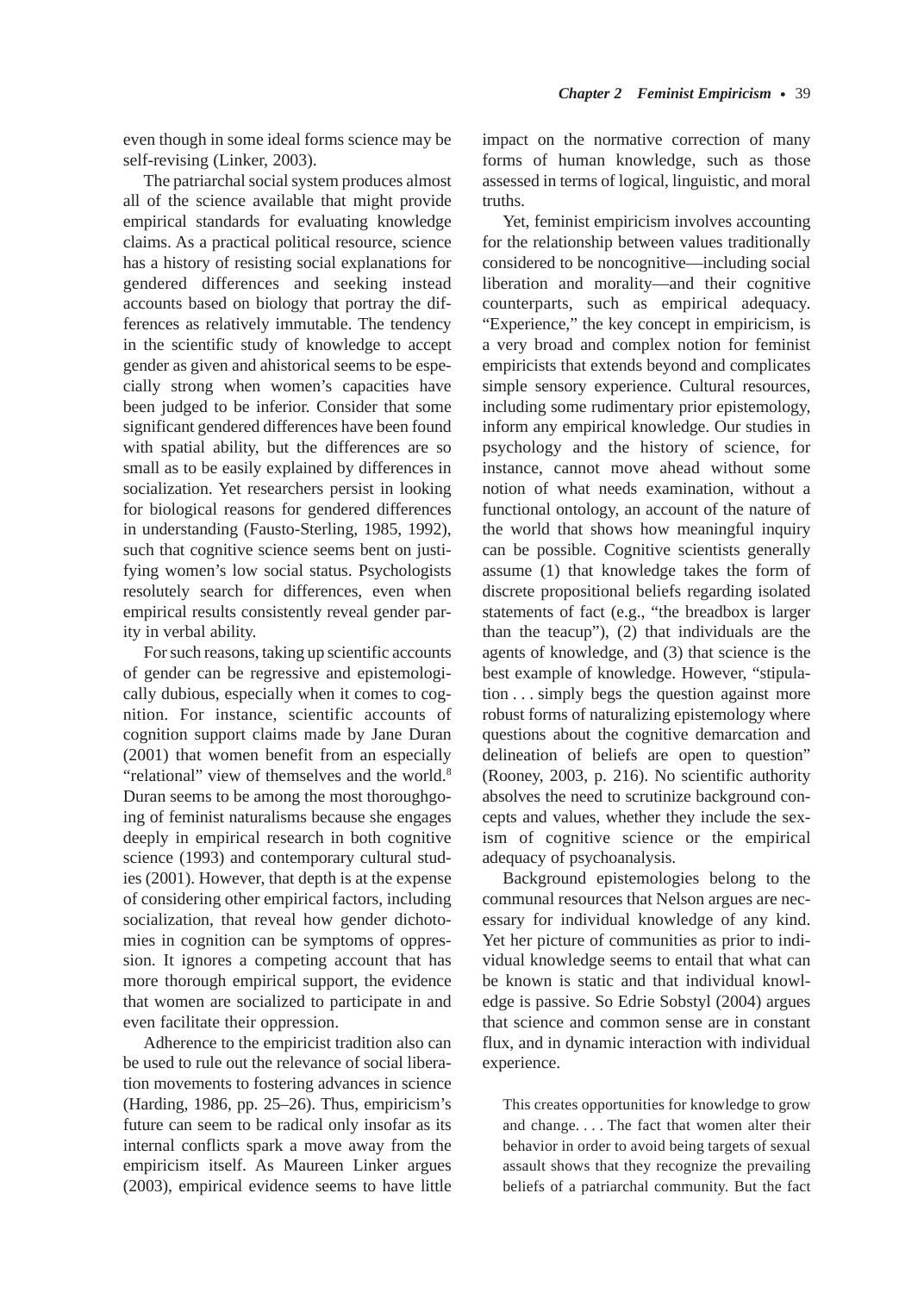that women *resist* such constraints on their behavior and demand freedom from sexual predation shows that our common sense and gendered social and political experiences have a concrete impact on what we know. It is not helpful to say that this resistance is entirely derived from the community, because our community has not been particularly willing to warrant such ideals. (p. 131)

Thus Sobstyl argues that we can revise and complete Nelson's holism by allowing for a symmetrical relationship between embodied individuals and communities rather than by giving absolute priority to communities. Individual knowledge may be derived from communal knowledge, as Nelson argues, or it may be situated in or interdependent with communal knowledge in the way that Grasswick and Sobstyl suggest.

There are many reasons to believe that the program of naturalizing epistemology will change substantially in the future. To begin with, naturalizing epistemology is a project currently in its very early stages. Even those who are sympathetic to naturalism or describe themselves as naturalists are "slow to renounce the old modes of legitimation" (Roth, 2003, p. 296), and what the new scientific modes are, exactly, remains unclear. In addition, the development of naturalism has been slow because naturalists have had to spend a good deal of their time defending the importance and viability of naturalist techniques (Rooney, 2003).

Naturalism is a continuous process, and new ways of viewing knowledge constantly emerge from the open texture of science, as Rooney (2003) argues.

At the very least, I maintain, naturalists must have a . . . verb-sense of science—that is, [of] science as a diversity of dynamic disciplines, the concepts, questions, and findings of which are continually being modified in relation to changing conditions, including the changing conditions of empirical investigation and the changing social and political worlds within which such investigation is situated. (pp. 218–219)

New scientific tools may emerge merely because science progresses in addressing people's changing concerns and because science may respond to new questions that we have about knowledge, including feminist questions.

#### **Naturalism Supporting Rationalism**

The self-critical impulse in naturalist epistemology takes the general form of requiring empiricism to be based itself on empirical investigation. The scientific evidence concerning human inquiry thus could turn out to support a nonempiricist view of knowledge, to make available "genuinely novel and transformative philosophical strategies" that explain how bias can play a positive role in reasoning (Antony, 2003, p. 142). Indeed, some evidence supports the rationalist view of mind, harking back to René Descartes, that people have native intellectual capacities, such as for language, and that, in this way, one's ability to know is independent of one's past experience (Antony, 2003).

On the basis of her rationalist (but naturalistically supported) view that knowers rely on innate mental capacities, Antony adopts the further rationalist view that knowers are interchangeable, which most feminists find objectionable because it denies the impact on knowledge of developmental history, social situation, and different forms of embodiment. Moreover, the bodies that do play a role in Antony's work and that provide one's perspective on the world do not have "bias" in the usual sense that differentiates individuals. The forms of prejudgment that are properly called biases at best are merely analogous to the shared cognitive dispositions that can make our bodies seem interchangeable.

Yet, Antony's argument demonstrates that changes in scientific accounts of cognition could, in principle, undermine the traditional empiricist view of the mind and the entailed epistemology (Campbell, 1998, p. 33). Such a turnabout is possible because developing scientific perspectives on knowledge is an ongoing activity, and this is a further reason to view naturalism in a "verb-sense" (Rooney, 2003). One may practice epistemological naturalism continuously, and ongoing naturalist revision entails that feminist empiricists may find themselves engaging in quite different forms of theorizing than that with which they started. Naturalizing is never complete because epistemology is never *finally*, *ultimately* naturalized.

Empiricism remains, at the moment and for the foreseeable future, a viable starting place or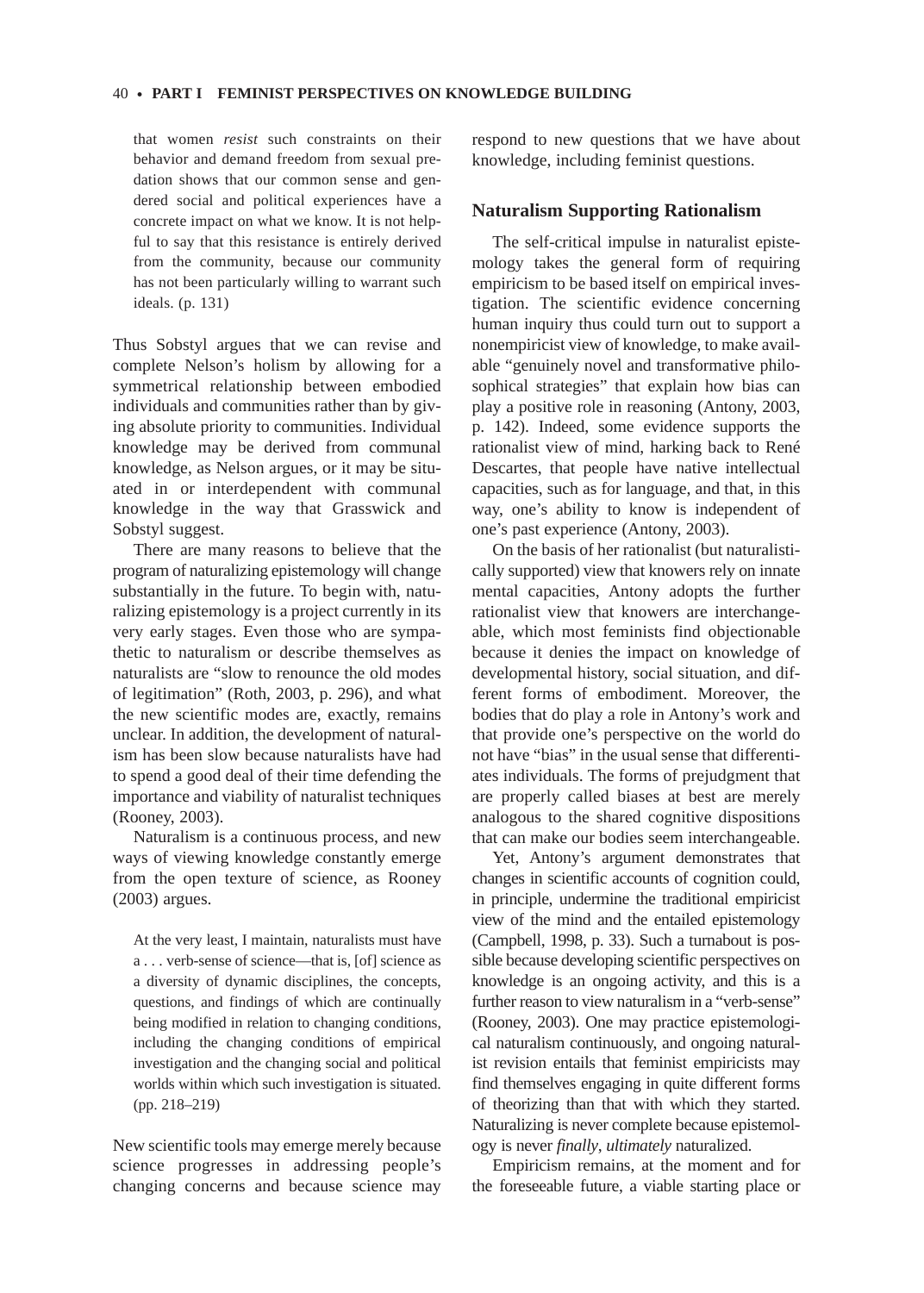background epistemology for naturalist methods. Antony's argument does not succeed in its attempt to turn naturalism toward rationalism. Admittedly, a rationalist view of the mind—for example, the view of Descartes or Noam Chomsky—might reflect some evidence better than the behaviorism that Quine favored. Even Quine considers behaviorist psychology useful only for individuating belief states. Behaviorism is not sufficient support for epistemology because behaviors are neither the same as beliefs nor sufficient to explain them—a task for which he suggests biology, especially neurophysiology (Nelson, 1990, pp. 126–128).

Naturalist explanation must also account for the impact of different social situations and different bodies with various levels and forms of cognitive development (Code, 2006a), something only promised by Anthony's rationalism and not delivered. These nonbehavioral factors affect neurophysiology, including language development (Nelson, 1990, pp. 286–287), and so have implications not only for Quinean empiricism but also for any rationalism that is accountable to empirical evidence. The need to address how the social world impacts evidence inspired Quine's argument for naturalism (Nelson, 1990, p. 288; Quine, 1960). Therefore, to ignore social influences, as Antony's rationalist move does, is to depart from the basic spirit of naturalism rather than to defeat it on its own terms.

#### **CONCLUSION**

Employing empiricism provides feminists with valuable purchase in the dominant culture and access to the power of scientific resources. These advantages imbue empiricism with a radical potential that both critics of feminist empiricism (Harding, 1986) and defenders of it (Campbell, 1998; Nelson, 1990) recognize to include strategic rhetoric and to go far beyond rhetorical significance. Further, supporters argue that feminist naturalism demonstrates the radical future of feminist empiricism because it holds all the strengths of the early alternative approaches known as feminist standpoint theory and feminist postmodernism. Feminist naturalism, specifically, provides clear grounds for evaluating not only beliefs but also values and practices that include political views (Tuana, 1992). The broad scope of naturalist critique allows Antony

to find in it potential support for rationalism, showing that, not only in principle but also in practice, naturalism has revolutionary potential.

Naturalism's open-endedness suggests further that feminist empiricism may be mutually complementary with other feminist epistemologies, and encourages treating epistemological choices as provisional, according to the problem at hand, rather than as definitive. Looking to "small" places in Code's ecological manner requires a dynamic sensitivity, strategizing as *activists*:

Choos[e] . . . points of concentration, of focus; discern . . . the gaps where intervention and contestation have the best hopes of entering, and work . . . to ensure that their effects will spread . . . [A]ctivists, both singly and collectively, have to know a lot just to see what might be possible and may have to develop strategic compromises to be able to work toward sometimes distant and often unstable goals. (Code, 2008, p. 201)

Methodologies may be taken up as guerrilla strategies based on shared oppositional consciousness that "operates like the clutch of an automobile: the mechanism that permits the driver to select, engage, and disengage gears in a system for the transmission of power" (Sandoval, 1991, p. 14). This U.S. third world feminist strategy identified by Chela Sandoval encourages flexibility in taking up the competing political tactics of liberal, Marxist, radical, and socialist feminism, and it denies the need to commit to a final strategy. Likewise, shifting among empiricist and other methodologies keeps inquirers free from the stagnation of any static epistemology. So feminist empiricism continues its radical progression by transforming from a hegemonic strategy into a "processual relationship" (Sandoval, 1991, p. 24) with only tentative "places to know" (Code, 2006a).

Although Code's account most clearly supports recognizing as provisional the naturalist employment of empiricism or of any other epistemology, her view resonates with other forms of feminist empiricism. Consider that because different methodologies and epistemologies, including rationalism, have some empirical support, Solomon would advise methodological dissent. Keeping different options at hand also serves Rooney's "verb-sense" of epistemology that recognizes the open-endedness of human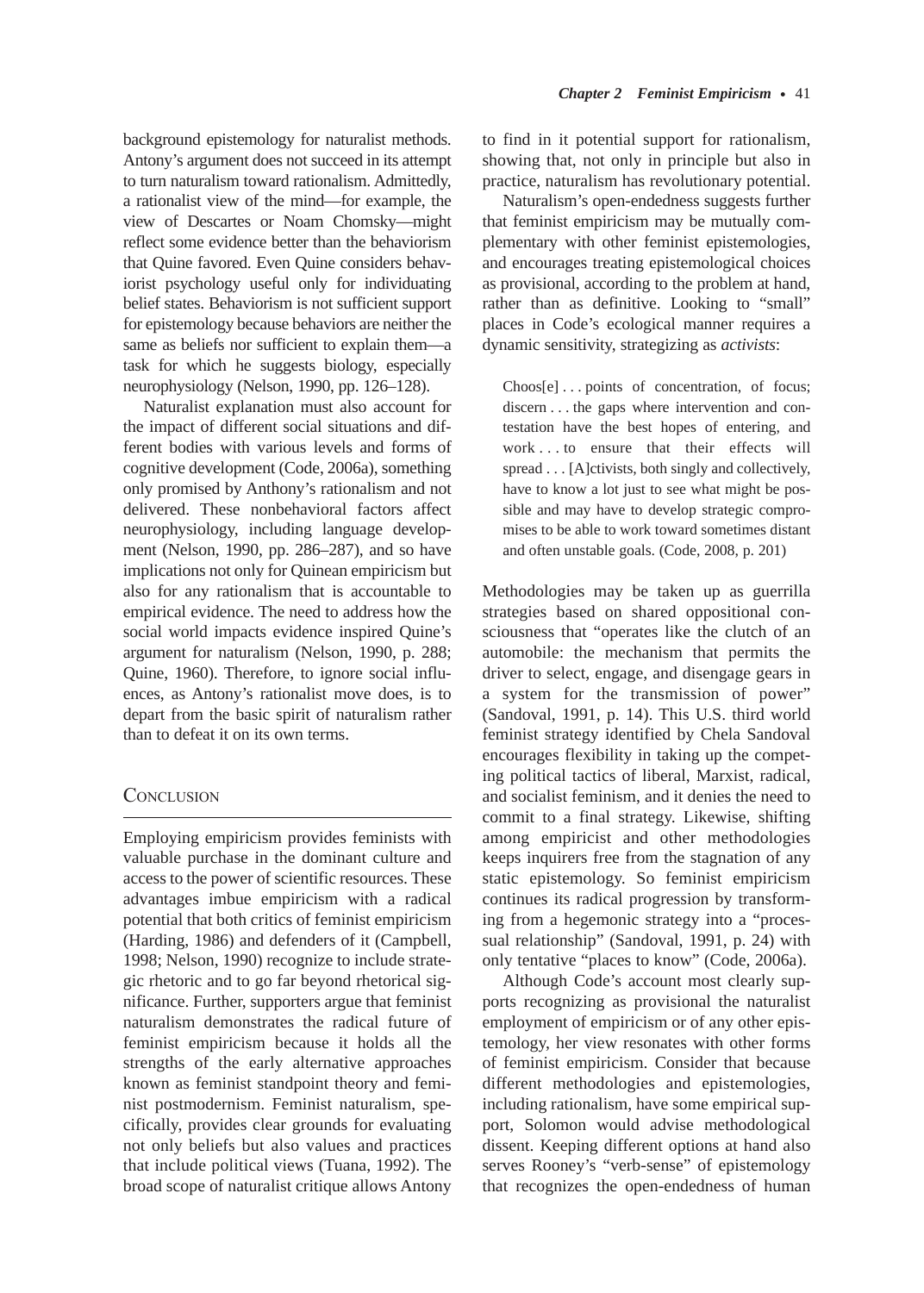#### 42–•–**PART I FEMINIST PERSPECTIVES ON KNOWLEDGE BUILDING**

inquiry. Finally, this pluralism can be expressed without assuming naturalism: Longino's (1990, 2004) requirement of ongoing critical engagement among divergent perspectives can apply to feminist epistemologies and methodologies as much as it does to science itself:

The feminist interventions I imagine will be local (i.e., specific to a particular area of research), they may not be exclusive (i.e., different feminist perspectives may be represented in theorizing), and they will be in some way continuous with existing scientific work. (Longino, 1987, p. 62)

There is no one feminist empiricism, but many feminist empiricisms, an epistemological plurality that can be justified—both politically and epistemologically and from an individual and a community level—according to the various views of feminist empiricists.

## **Discussion Questions**

- 1. How might a feminist empiricist view of *evidence* or *objectivity* apply beyond the domain of science to everyday knowledge? Consider how a feminist empiricist would shop for groceries or plant a garden.
- 2. How might scientists apply Code's view of *ecological thinking*?
	- a. Grasswick's notion of knowers as individualsin-communities may be a helpful starting point. How might a scientist present herself as an individual-in-communities? How might social scientists view their subjects as individuals-in-communities? Will this vary with the level at which we recognize societies or communities?
	- b. What other aspects of scientists and subjects of study must we address to achieve ecological thinking? Is this different for different fields of inquiry?
- 3. What do you think are the particular strengths and weaknesses of feminist empiricism? Why might it be useful to distinguish feminist empiricism from other feminist epistemologies in some contexts but not in others? Social contexts? Historical contexts? Geographical contexts? Regarding some knowers but not others? Different bodies?

4. Might the different epistemologies work better in addressing different forms of research? Different methodologies? Different disciplines? Different research topics?

# **Online Resources**

## **The Thinking Meat Project—Explaining Female Orgasm: An Interview With Elisabeth Lloyd**

http://thinkingmeat.com/newsblog/?page\_id=1201

#### **The Stanford Encyclopedia of Philosophy**

http://plato.stanford.edu/

This open-source encyclopedia features articles by experts in specific fields that are periodically updated.

- • Anderson, E., Feminist epistemology and philosophy of science, March 16, 2011, http://plato.stanford.edu/entries/feminismepistemology/
- • Fehr, C., Feminist philosophy of biology, *June 22, 2011, forthcoming,* Fall 2011 edition, http://plato.stanford.edu/entries/feminist-philosophy-biology/

Many feminist empiricists, especially Fausto-Sterling, Lloyd, and Longino, have made important contributions to the philosophy of biology.

• Garry, A., Analytic feminism, April 29, 2004, http://plato.stanford.edu/entries/femap proach-analytic/

Feminist empiricism can be viewed as the epistemological wing of analytic feminism, given that empiricism has been the central epistemology and essential to the prevalence of the "analytic" approach in 20th-century Anglo-American philosophy.

Stanford, K., Underdetermination of scientific theory, August 12, 2009, http://plato.stanford. edu/entries/scientific-underdetermination/ index.html

This theory associated with Quine's naturalism explains the interrelation of epistemic and non-epistemic values for many feminist empiricists.

• Whipps, J., Pragmatist feminism, July 9, 2010, http://plato.stanford.edu/entries/femap proach-pragmatism/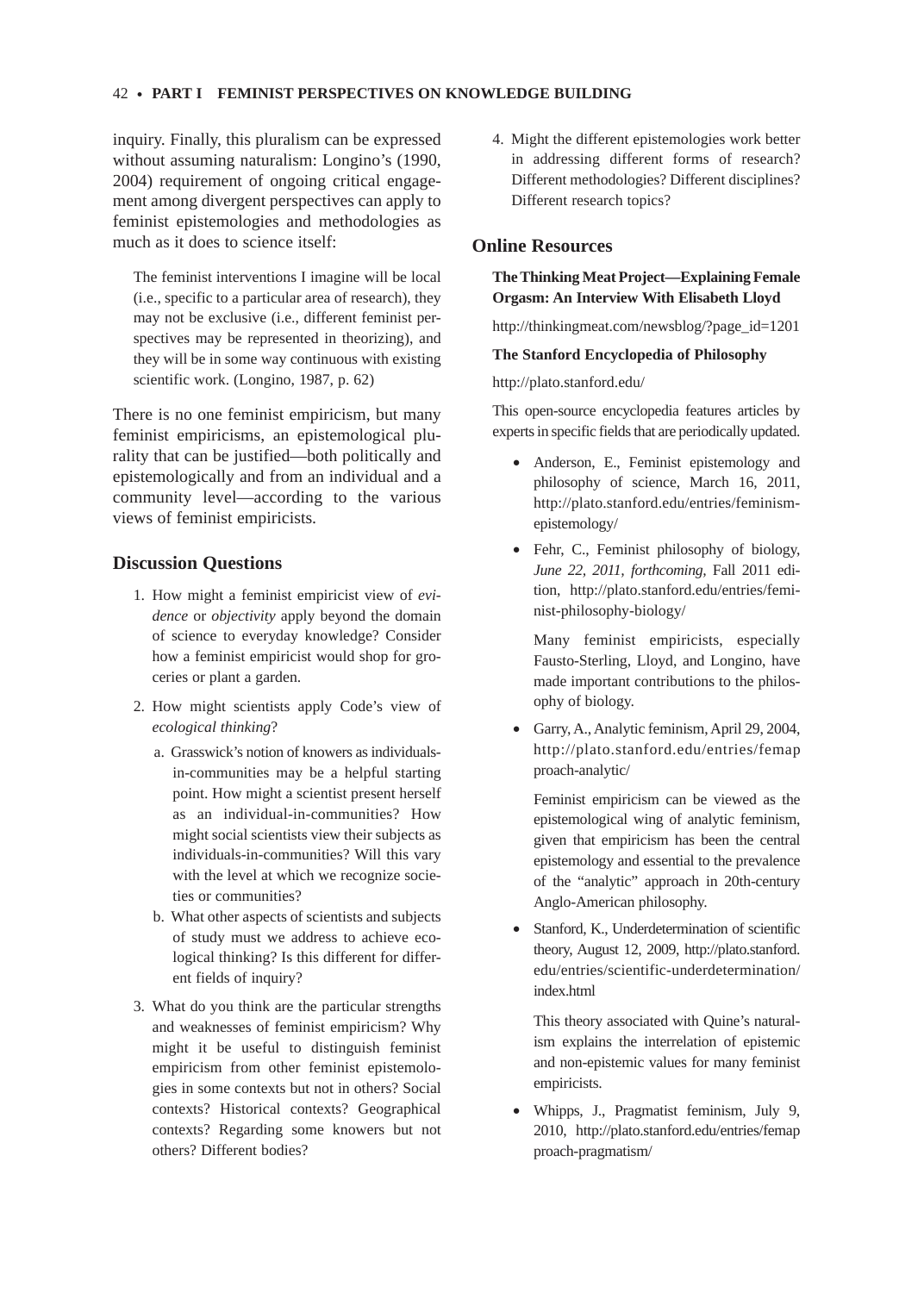Feminist empiricists engage with pragmatist philosophy primarily through the works of Quine, but other feminists engage different elements and authors in the pragmatist tradition.

## **Relevant Journals**

*Hypatia: A Journal of Feminist Philosophy Signs: Journal of Women in Culture and Society Social Epistemology: A Journal of Knowledge, Culture, and Policy*

## **NOTES**

1. Speaking broadly of the global North is not to deny the variability within this historical culture, and is a somewhat artificial description, but it helps to track connections among the various manifestations and implications of European colonization and contemporary capitalism.

2. The connections between empiricism and liberalism may be deeper than a mere analogy, as Steven Shapin and Simon Schaffer suggest in *Leviathan and the Air-Pump* (1989).

3. Although social gender and biological sex are deeply integrated, distinguishing them is valuable for addressing the more flexible social and political influences. Furthermore, the sex of an organism as a whole has no necessary or sufficient connection with an aspect or portion of the body. Not even chromosomes or genitalia sex a body.

4. Lloyd's failure to consider such implications led to some misunderstanding of the intentions behind her research, which she has remedied in follow-up articles by addressing its ramifications for women's sexuality. See the interview with Lloyd listed in the "Online Resources" section of this chapter.

5. Practices of testing and evaluation as well as the standards of factuality, evidence, and objectivity are part of the "context of justification" in traditional empiricism, providing epistemic justification or warrant. By contrast, heuristics and theory generation that concern standpoint theorists are considered part of the "context of discovery."

6. Harding (1986) similarly criticized early or "spontaneous" forms of feminist empiricism for maintaining that social values both matter and do not matter in science.

7. When there is consensus, dissent approaches zero, and the conditions (1) through (3) are met as follows:

- 1. One theory has *all* the empirical successes (explains all the different observations);
- 2. *All* the empirical vectors support that theory (productive scientific methods all fall under the theory).
- 3. With maintained consensus, nonempirical decision vectors *all* begin to support the one theory.

8. Duran bases her view of the feminine self on object-relations theory, which generally falls under feminist standpoint theory (Harding, 1986), but she aims to develop a naturalist version.

## **REFERENCES**

- Antony, L. M. (2003). Quine as feminist: The radical import of naturalized epistemology*.* In L. H. Hankinson Nelson & J. Nelson (Eds.), *Feminist interpretations of W. V. Quine* (pp. 95–149). University Park: The Pennsylvania State University Press.
- Baier, A. (2002). Hume: The reflective women's epistemologist? In L. Antony & C. Witt (Eds.), *A Mind of One's Own* (2nd ed*.,* pp. 38–52). Boulder, CO: Westview Press.
- The Biology and Gender Study Group. (1988). The importance of feminist critique for contemporary cell biology. *Hypatia, 3*(1), 172–187.
- Campbell, R. (1998). *Illusions of paradox: A feminist naturalized epistemology.* New York: Rowman & Littlefield.
- Clough, S. (2003). *Beyond epistemology: A pragmatist approach to feminist science studies.* Lanham, MD: Rowman & Littlefield.
- Code, L. (1991). *What can she know? Feminist theory and the construction of knowledge.* Ithaca: Cornell University Press.
- Code, L. (1995). *Rhetorical spaces: Essays on gendered locations.* New York: Routledge.
- Code, L. (1996). What is natural about epistemology naturalized? *American Philosophical Quarterly, 33*(1), 1–22.
- Code, L. (2006a). *Ecological thinking: The politics of epistemic location.* New York: Oxford University Press.
- Code, L. (2006b). Skepticism and the lure of ambiguity. *Hypatia, 21*(3), 222–228.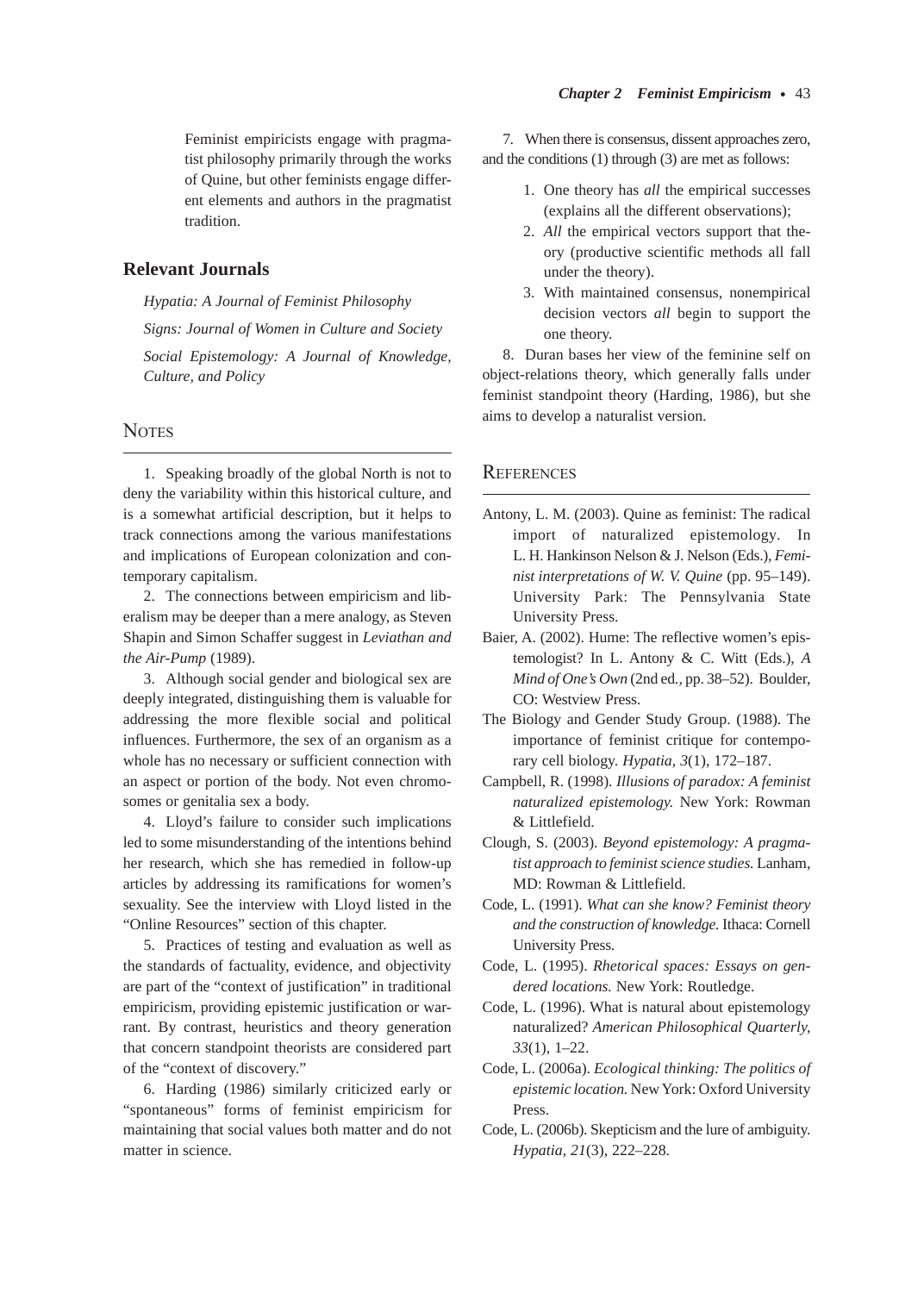#### 44–•–**PART I FEMINIST PERSPECTIVES ON KNOWLEDGE BUILDING**

- Code, L. (2008). Thinking about "ecological thinking." *Hypatia, 23*(1), 187–203.
- Daston, L. (1992). Objectivity and the escape from perspective. *Social Studies of Science, 22*, 597–618.
- Duran, J. (1993). *Knowledge in context.* New York: Rowman & Littlefield.
- Duran, J. (2001). *Worlds of knowing: Global feminist epistemologies.* New York: Routledge.
- Fausto-Sterling, A. (1985). *Myths of gender: Biological theories about men and women.* New York: Basic Books.
- Fausto-Sterling, A. (1992). *Myths of gender: Biological theories about men and women* (2nd ed.)*.* New York: Basic Books.
- Fellows, J. (2010, June 28). The looping effects of objectivity. Paper presented at *Feminism, Science & Values*, a meeting of the International Association of Women Philosophers, University of Western Ontario, London, ON.
- Goldenberg, M. (2010, June 26). Resituating evidence in feminist science studies. Paper presented at *Feminism, Science & Values*, a meeting of the International Association of Women Philosophers, University of Western Ontario, London, ON.
- Gould, S. J. (1996). *The mismeasure of man* (Rev. ed.). New York: W. W. Norton & Company.
- Grasswick, H. E. (2004). Individuals-in-communities: The search for a feminist model of epistemic subjects. *Hypatia, 19*(3), 85–120.
- Haack, S. (1993). The two faces of Quine's naturalism. *Synthese, 94*, 335–356.
- Harding, S. (1986). *The science question in feminism.* Ithaca, NY: Cornell University Press.
- Harding, S. (1989). How the women's movement benefits science: Two views. *Women's Studies International Forum, 12*(3), 271–283.
- Harding, S. (1991). *Whose science? Whose knowledge? Thinking from women's lives.* New York: Routledge.
- Hundleby, C. (2002). The open end: Social naturalism, feminist values, and the integrity of epistemology. *Social Epistemology*, *16*(3), 251–265.
- Kuhn, T. (1962). *The structure of scientific revolutions.* Chicago: University of Chicago Press.
- Kuhn, T. (1977). *The essential tension.* Chicago: University of Chicago Press.
- Linker, M. (2003). A case for responsibly rationalized feminist epistemology. In L. H. Hankinson Nelson & J. Nelson (Eds.), *Feminist interpretations*

*of Quine* (pp. 153–171). University Park: The Pennsylvania State University Press.

- Lloyd, E. A. (2005). *The case of the female orgasm: Bias in the science of evolution.* Cambridge, MA: Harvard University Press.
- Longino, H. E. (1987). Can there be a feminist science? *Hypatia, 2*(3), 51–64.
- Longino, H. E. (1990). *Science as social knowledge: Values and objectivity in scientific inquiry.* Princeton, NJ: Princeton University Press.
- Longino, H. E. (1993). Subjects, power and knowledge: Description and prescription in feminist philosophies of science. In Linda Alcoff & Elizabeth Potter (Eds.), *Feminist epistemologies* (pp. 101–120). New York: Routledge.
- Longino, H. E. (1997). Cognitive and non-cognitive values in science: Rethinking the dichotomy. In L. H. Hankinson Nelson & J. Nelson (Eds.), *Feminism, science, and the philosophy of science* (pp. 39–58)*.* Boston: Kluwer.
- Longino, H. E. (2001). *The fate of knowledge.* Princeton, NJ: Princeton University Press.
- Longino, H. E. (2004). How values can be good for science. In P. Machamer & G. Wolters (Eds.), *Science, values, and objectivity* (pp. 127–142). Pittsburgh: University of Pittsburgh Press.
- Longino, H. E., & Doell, R. (1983). Body, bias, and behavior: A comparative analysis of reasoning in two areas of biological science. *Signs: Journal of Women in Culture and Society, 9*(2), 206–227.
- Martin, E. (1991). The egg and the sperm: How science has constructed a romance based on stereotypical male-female roles. *Signs: Journal of Women in Culture and Society, 16*(3), 485–501.
- McCaughey, M. (1993). Redirecting feminist critiques of science. *Hypatia, 8*(4), 72–84.
- Meynell, L. (2007). Review of "The case of the female orgasm: Bias in the science of evolution" by Elisabeth Lloyd. *Hypatia, 22*(3), 218–222.
- Nelson, L. H. (1990). *Who knows: From Quine to a feminist empiricism.* Philadelphia: Temple University Press.
- Nelson, L. H. (1993). A question of evidence. *Hypatia, 8*(2), 172–189.
- Nelson, L. H. (2000). Empiricism. In A. M. Jaggar & I. M. Young (Eds.), *A companion to feminist philosophy* (pp. 30–38). Malden, MA: Blackwell.
- Nelson, L. H., & Nelson, J. (1995). Feminist values and cognitive virtues. *PSA 1994: Proceedings of the Biennial Meeting of the Philosophy of Science Association, 2*, 120–129.